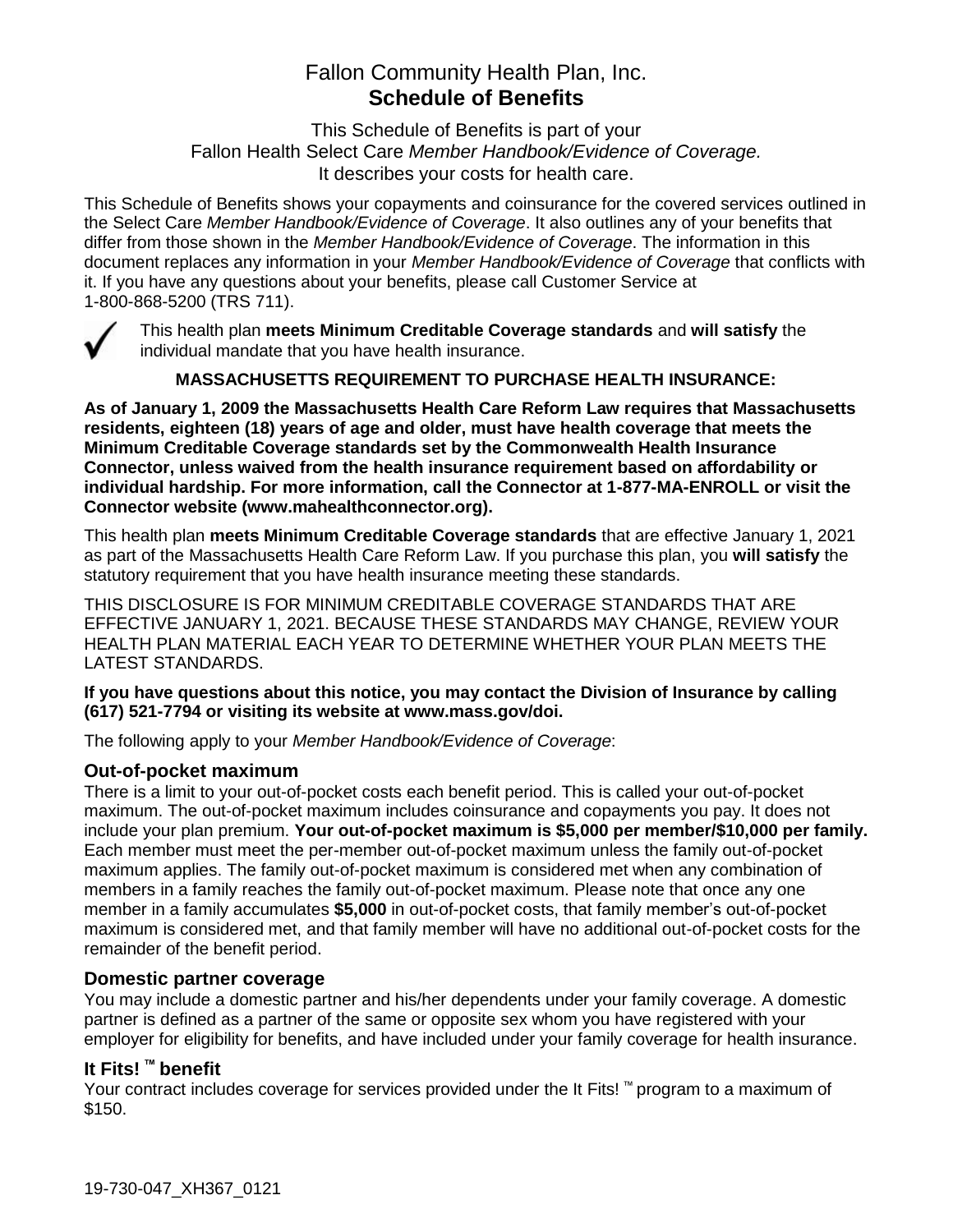#### **SmartShopper program**

Your contract includes coverage for services provided under the SmartShopper program. Please go to the Fallon Health website at www.fallonhealth.org and visit the member portal for details.

#### **Covered services**

The following chart shows your costs for covered services. These costs apply to the services in the **Description of benefits** section of your *Member Handbook/Evidence of Coverage*. In summary, your responsibilities are as follows: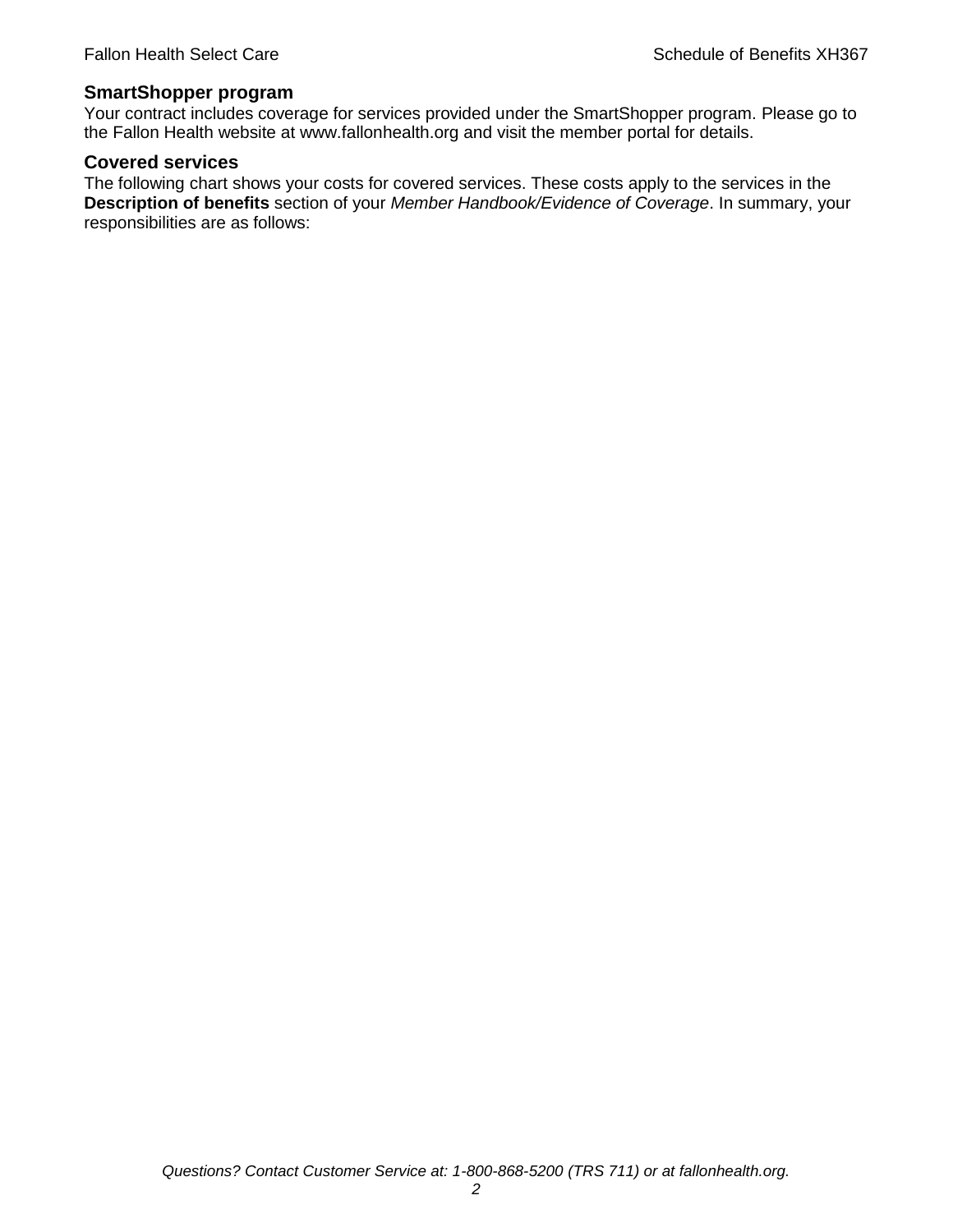| <b>Covered services</b> |                                                                                                                                                                                                                                                                                                                                              | <b>Benefits</b>                                                                                                                   |
|-------------------------|----------------------------------------------------------------------------------------------------------------------------------------------------------------------------------------------------------------------------------------------------------------------------------------------------------------------------------------------|-----------------------------------------------------------------------------------------------------------------------------------|
|                         | <b>Ambulance services</b><br>1. Ambulance transportation for an emergency                                                                                                                                                                                                                                                                    | Covered in full                                                                                                                   |
|                         | 2. Ambulance transportation for non-emergency situations, when                                                                                                                                                                                                                                                                               | Covered in full                                                                                                                   |
|                         | medically necessary                                                                                                                                                                                                                                                                                                                          |                                                                                                                                   |
|                         | <b>Autism services</b>                                                                                                                                                                                                                                                                                                                       |                                                                                                                                   |
| 1.                      | Prior authorization required<br>Habilitative and rehabilitative care                                                                                                                                                                                                                                                                         | \$25 copayment per visit                                                                                                          |
|                         | 2. Applied behavior analysis when supervised by a board certified<br>behavioral analyst                                                                                                                                                                                                                                                      | Covered in full                                                                                                                   |
|                         | 3. Therapeutic care, services including speech, physical and<br>occupational therapy                                                                                                                                                                                                                                                         | \$25 copayment per visit                                                                                                          |
|                         | Durable medical equipment and prosthetic/orthotic devices                                                                                                                                                                                                                                                                                    |                                                                                                                                   |
|                         | Referral and prior authorization required for most services<br>1. The purchase or rental of durable medical equipment and prosthetic/<br>orthotic devices (including the fitting, preparing, repairing and<br>modifying of the appliance)                                                                                                    | 20% coinsurance                                                                                                                   |
|                         | 2. Scalp hair prosthesis (wigs) for individuals who have suffered hair<br>loss as a result of the treatment of any form of cancer or leukemia.<br>Coverage is provided for one scalp hair prosthetic (wig) per member<br>per benefit period when the prosthesis is determined to be medically<br>necessary by a plan physician and the plan. | 20% coinsurance                                                                                                                   |
|                         | 3. Breast prosthesis that is medically necessary after a covered<br>reconstructive surgery following a mastectomy                                                                                                                                                                                                                            | 20% coinsurance                                                                                                                   |
|                         | 4. Prosthetic limbs which replace, in whole or in part, an arm or leg                                                                                                                                                                                                                                                                        | 20% coinsurance                                                                                                                   |
| 5.                      | Insulin pump and insulin pump supplies                                                                                                                                                                                                                                                                                                       | Covered in full                                                                                                                   |
| 6.                      | <b>Breast pumps</b>                                                                                                                                                                                                                                                                                                                          | Covered in full                                                                                                                   |
| 7.                      | Up to \$2,000 per ear for hearing aid device only, every 36 months<br>(must be 21 years of age or younger)<br>Related services and supplies for hearing aids (not subject to the<br>\$2,000 limit)                                                                                                                                           | 20% coinsurance                                                                                                                   |
| 8.                      | Medical and surgical supplies                                                                                                                                                                                                                                                                                                                | Covered in full                                                                                                                   |
| 1.                      | <b>Emergency and urgent care</b><br>Emergency room visits                                                                                                                                                                                                                                                                                    | \$300 copayment per visit                                                                                                         |
| 2.                      | Emergency room visits when you are admitted to an observation room                                                                                                                                                                                                                                                                           | Covered in full                                                                                                                   |
| 3.                      | Urgent care visits in a doctor's office or at an urgent care facility                                                                                                                                                                                                                                                                        | \$50 copayment per visit                                                                                                          |
| 4.                      | Emergency prescription medication provided out of the Select Care<br>service area as part of an approved emergency treatment                                                                                                                                                                                                                 | Tier 1: \$25 copayment<br>Tier 2: \$50 copayment<br>Tier 3: \$75 copayment<br>Tier 4: \$75 copayment<br>for up to a 14-day supply |
| 5.                      | Telemedicine visits with physicians through Teladoc. Visits are<br>performed by phone, video, or mobile app.                                                                                                                                                                                                                                 | \$25 copayment per visit                                                                                                          |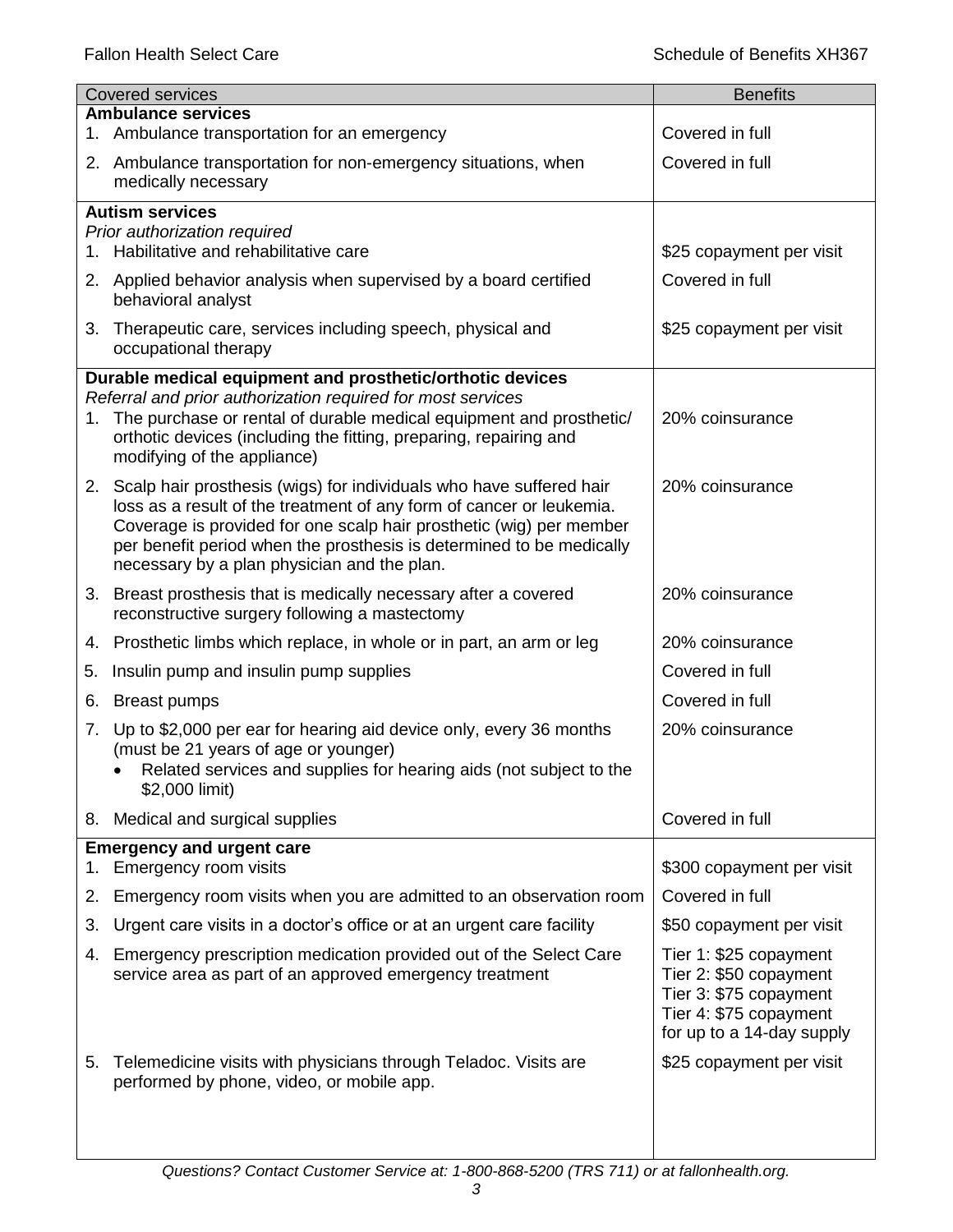|    | <b>Covered services</b>                                                                                                                                                                                                                                                                                                                                                                                                                | <b>Benefits</b>                                                       |
|----|----------------------------------------------------------------------------------------------------------------------------------------------------------------------------------------------------------------------------------------------------------------------------------------------------------------------------------------------------------------------------------------------------------------------------------------|-----------------------------------------------------------------------|
|    | <b>Enteral formulas and low protein foods</b><br>Referral and prior authorization required for enteral formulas<br>1. Enteral formulas, upon a physician's written order, for home use in the<br>treatment of malabsorption caused by Crohn's disease, ulcerative<br>colitis, gastroesophageal reflux, gastrointestinal motility, chronic<br>intestinal pseudo-obstruction, and inherited diseases of amino acids<br>and organic acids | Covered in full                                                       |
|    | 2. Food products that have been modified to be low in protein for<br>individuals with inherited diseases of amino acids and organic acids.<br>You may be required to purchase these products over the counter<br>and submit claims to the plan for reimbursement.                                                                                                                                                                      | Covered in full                                                       |
|    | Home health care services                                                                                                                                                                                                                                                                                                                                                                                                              |                                                                       |
|    | Prior authorization required<br>1. Part-time or intermittent skilled nursing care and physical therapy<br>provided in your home by a home health agency                                                                                                                                                                                                                                                                                | Covered in full                                                       |
|    | 2. Additional services and supplies that are determined to be a medically<br>necessary component of skilled nursing care and physical therapy                                                                                                                                                                                                                                                                                          | Covered in full                                                       |
|    | 3. Home dialysis services and non-durable medical supplies                                                                                                                                                                                                                                                                                                                                                                             | Covered in full                                                       |
|    | <b>Hospice care services</b><br>Referral and prior authorization required                                                                                                                                                                                                                                                                                                                                                              | Covered in full                                                       |
|    | <b>Hospital inpatient services</b>                                                                                                                                                                                                                                                                                                                                                                                                     |                                                                       |
|    | Referral and prior authorization required<br>1. Inpatient hospital services including room and board in a semiprivate<br>room and the services and supplies that would ordinarily be furnished<br>to you while you are an inpatient                                                                                                                                                                                                    | \$750 copayment per<br>admission                                      |
|    | Infertility/assisted reproductive technology (art) services*                                                                                                                                                                                                                                                                                                                                                                           |                                                                       |
|    | Referral and prior authorization required (unless provided by a Reliant                                                                                                                                                                                                                                                                                                                                                                |                                                                       |
|    | Medical Group specialist and you have a Reliant Medical Group PCP)<br>Office visits for the consultation, evaluation and diagnosis of fertility                                                                                                                                                                                                                                                                                        | \$25 copayment per visit<br>with a PCP and certain<br>other providers |
|    |                                                                                                                                                                                                                                                                                                                                                                                                                                        | \$50 copayment per visit<br>with a specialist                         |
| 2. | Diagnostic laboratory services                                                                                                                                                                                                                                                                                                                                                                                                         | \$50 copayment                                                        |
| 3. | Diagnostic X-ray services                                                                                                                                                                                                                                                                                                                                                                                                              | \$75 copayment                                                        |
| 4. | Artificial insemination, such as intrauterine insemination (IUI)                                                                                                                                                                                                                                                                                                                                                                       | Covered in full                                                       |
| 5. | Assisted reproductive technologies* except for those services listed<br>below                                                                                                                                                                                                                                                                                                                                                          | Covered in full                                                       |
|    | 6. Assisted reproductive technologies for:<br>• In vitro fertilization (IVF-ET)<br>Gamete intrafallopian transfer (GIFT)<br>• Zygote intrafallopian transfer (ZIFT)                                                                                                                                                                                                                                                                    | \$250 copayment per<br>procedure                                      |
|    |                                                                                                                                                                                                                                                                                                                                                                                                                                        |                                                                       |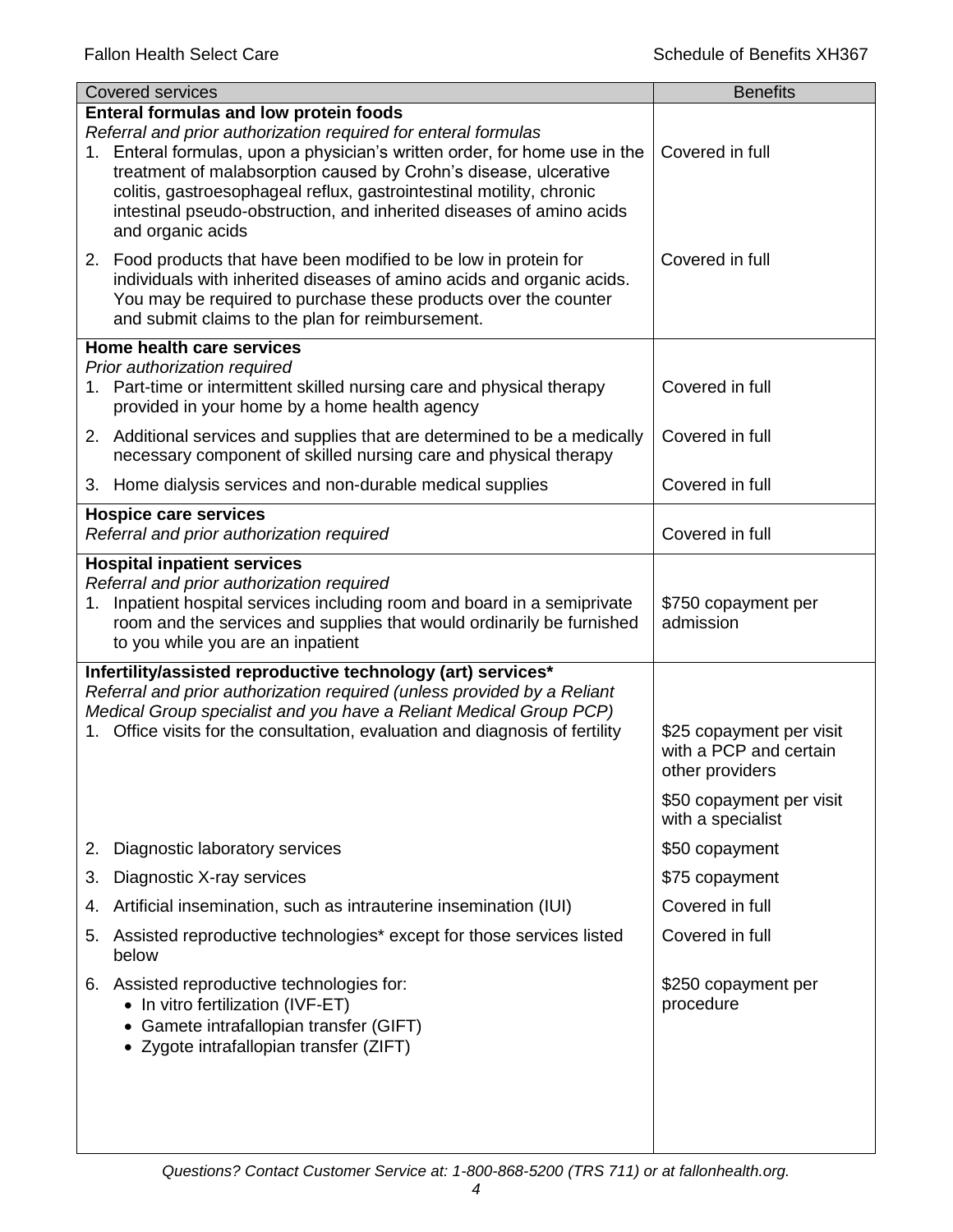| <b>Covered services</b>                                                                                                                                                                                                                                                                                                                                                                                                                                                                                                                                                                                                                                                                                                                                                                                                                                                                                                                                                                                                                                                                                                                         | <b>Benefits</b>                                 |
|-------------------------------------------------------------------------------------------------------------------------------------------------------------------------------------------------------------------------------------------------------------------------------------------------------------------------------------------------------------------------------------------------------------------------------------------------------------------------------------------------------------------------------------------------------------------------------------------------------------------------------------------------------------------------------------------------------------------------------------------------------------------------------------------------------------------------------------------------------------------------------------------------------------------------------------------------------------------------------------------------------------------------------------------------------------------------------------------------------------------------------------------------|-------------------------------------------------|
| Infertility/assisted reproductive technology (art) services*, continued                                                                                                                                                                                                                                                                                                                                                                                                                                                                                                                                                                                                                                                                                                                                                                                                                                                                                                                                                                                                                                                                         |                                                 |
| 7. Sperm, egg, and/or inseminated egg procurement, assisted hatching,<br>cryopreservation, processing and banking for plan members in active<br>infertility treatment, to the extent that such costs are not covered by<br>the donor's insurer                                                                                                                                                                                                                                                                                                                                                                                                                                                                                                                                                                                                                                                                                                                                                                                                                                                                                                  | Covered in full                                 |
| * See the Description of benefits section of your Member<br>Handbook/Evidence of Coverage for a list of covered infertility/ART<br>services.                                                                                                                                                                                                                                                                                                                                                                                                                                                                                                                                                                                                                                                                                                                                                                                                                                                                                                                                                                                                    |                                                 |
| <b>Maternity services</b><br>1. Obstetrical services including prenatal, childbirth, postnatal and<br>postpartum care                                                                                                                                                                                                                                                                                                                                                                                                                                                                                                                                                                                                                                                                                                                                                                                                                                                                                                                                                                                                                           | Prenatal: \$25 copayment<br>(first visit only)  |
|                                                                                                                                                                                                                                                                                                                                                                                                                                                                                                                                                                                                                                                                                                                                                                                                                                                                                                                                                                                                                                                                                                                                                 | Postnatal: \$25 copayment<br>per visit          |
| Inpatient maternity and newborn child care for a minimum of 48 hours of<br>2.<br>care following a vaginal delivery, or 96 hours of care following a<br>Caesarean section delivery, including the charges for the following<br>services when provided during an inpatient maternity admission:<br>childbirth, nursery charges, circumcision, routine examination, hearing<br>screening and medically necessary treatments of congenital defects,<br>birth abnormalities or premature birth. The covered length of stay may be<br>reduced if the mother and the attending physician agree upon an earlier<br>discharge. If you or your newborn are discharged earlier, you are<br>covered for home visits, parent education, assistance and training in<br>breast or bottle feeding and the performance of any necessary and<br>appropriate clinical tests; provided, however that the first home visit shall<br>be conducted by a registered nurse, physician or certified nurse midwife;<br>and provided further, that any subsequent home visit determined to be<br>clinically necessary shall be provided by a licensed health care provider. | \$750 copayment per<br>admission                |
| (Fallon Health members are eligible for childbirth classes (refresher class or<br>siblings class))                                                                                                                                                                                                                                                                                                                                                                                                                                                                                                                                                                                                                                                                                                                                                                                                                                                                                                                                                                                                                                              | Covered in full through<br>member reimbursement |
|                                                                                                                                                                                                                                                                                                                                                                                                                                                                                                                                                                                                                                                                                                                                                                                                                                                                                                                                                                                                                                                                                                                                                 |                                                 |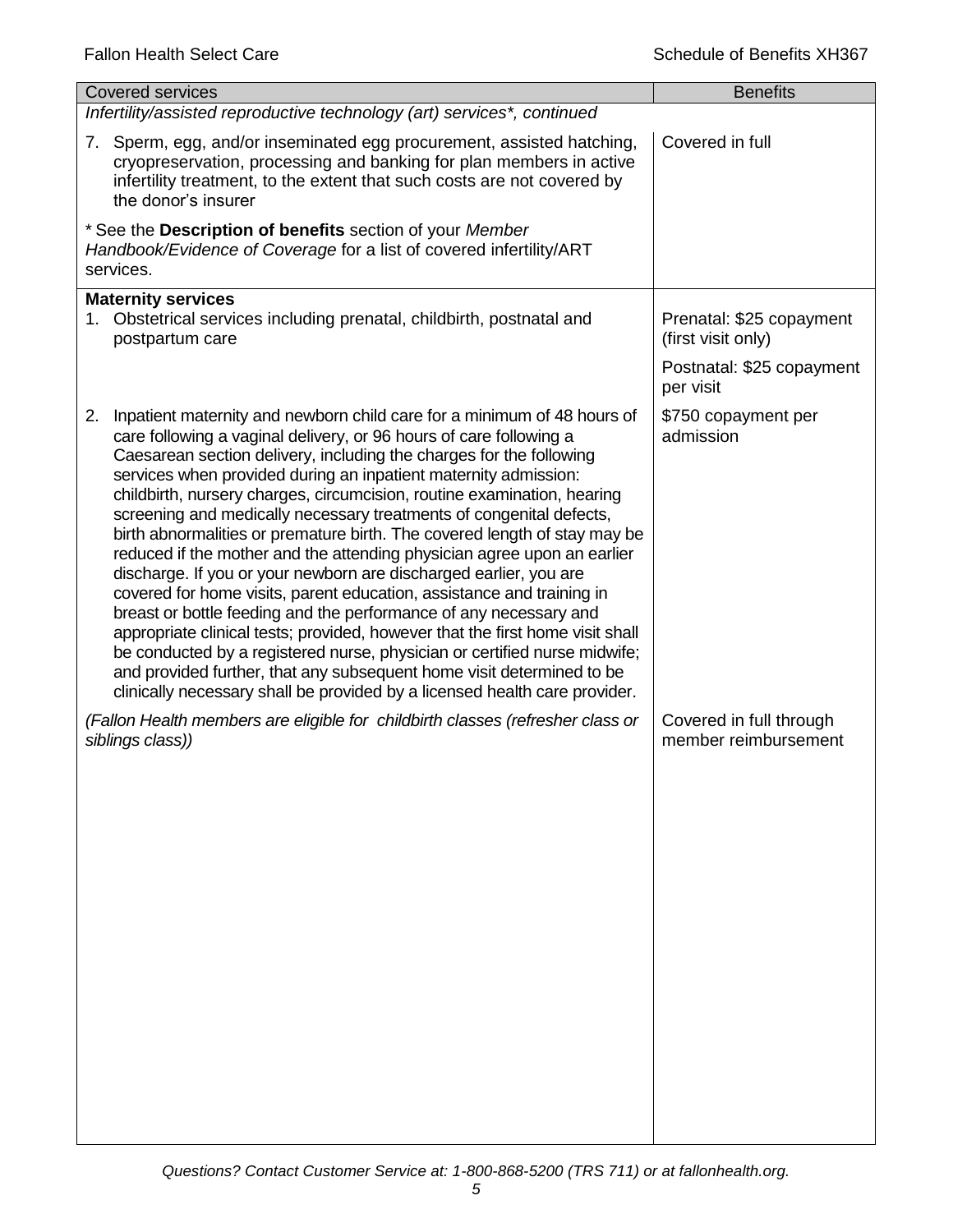|    | <b>Covered services</b>                                                                                                                                                                                                                                                                                                                                                                 | <b>Benefits</b>          |
|----|-----------------------------------------------------------------------------------------------------------------------------------------------------------------------------------------------------------------------------------------------------------------------------------------------------------------------------------------------------------------------------------------|--------------------------|
|    | Mental health and substance use services                                                                                                                                                                                                                                                                                                                                                |                          |
|    | <b>Inpatient services</b>                                                                                                                                                                                                                                                                                                                                                               |                          |
| 1. | Prior authorization required<br>Inpatient hospital care for as many days as your condition requires,<br>including room and board and the services and supplies that would<br>ordinarily be furnished to you while you are an inpatient. These<br>include, but are not limited to, individual, family and group therapy,<br>pharmacological therapy, and diagnostic laboratory services. | Covered in full          |
|    | Note: Prior authorization will not be required for behavioral health<br>inpatient admission immediately following an emergency room visit.                                                                                                                                                                                                                                              |                          |
|    | <b>Intermediate services</b>                                                                                                                                                                                                                                                                                                                                                            |                          |
|    | Prior authorization required<br>Intermediate services include but are not limited to:<br>1. Acute and other residential treatment: Mental health services provided<br>in a 24-hour setting therapeutic environments                                                                                                                                                                     | Covered in full          |
|    | 2. Clinically managed detoxification services: 24 hour, 7 days a week,<br>clinically managed de-tox services in a licensed non-hospital setting<br>that include 24 hour per day supervision                                                                                                                                                                                             | Covered in full          |
|    | 3. Partial Hospitalization: Short-term day/evening mental health<br>programming available 5 to 7 days per week                                                                                                                                                                                                                                                                          | \$25 copayment per visit |
|    | 4. Intensive outpatient programs: Multimodal, inter-disciplinary,<br>structured behavioral health treatment provided 2-3 hours per day,<br>multiple days per week                                                                                                                                                                                                                       | \$25 copayment per visit |
|    | 5. Day treatment: Program encompasses some portion of the day or<br>week rather than a weekly visit                                                                                                                                                                                                                                                                                     | \$25 copayment per visit |
|    | 6. Crisis Stabilization: Short-term psychiatric treatment in a structured,<br>community based therapeutic environments                                                                                                                                                                                                                                                                  | \$25 copayment per visit |
|    | 7. In-home therapy services                                                                                                                                                                                                                                                                                                                                                             | \$25 copayment per visit |
|    | Intermediate services for children and adolescents under the age of 19<br>1. Community-based acute treatment                                                                                                                                                                                                                                                                            | Covered in full          |
|    | 2. Intensive community-based treatment                                                                                                                                                                                                                                                                                                                                                  | Covered in full          |
| 3. | <b>Intensive Care Coordination</b>                                                                                                                                                                                                                                                                                                                                                      | Covered in full          |
| 4. | Family Stabilization Team (also referred to as In-Home Therapy)                                                                                                                                                                                                                                                                                                                         | Covered in full          |
| 5. | In-home Behavioral Services                                                                                                                                                                                                                                                                                                                                                             | Covered in full          |
| 6. | Mobile Crisis Intervention (services available up to seven days).<br>Prior authorization not required.                                                                                                                                                                                                                                                                                  | Covered in full          |
|    | 7. Family support and training                                                                                                                                                                                                                                                                                                                                                          | Covered in full          |
| 8. | Therapeutic mentoring services                                                                                                                                                                                                                                                                                                                                                          | Covered in full          |
|    | <b>Outpatient services</b>                                                                                                                                                                                                                                                                                                                                                              |                          |
| 1. | Outpatient office visits, including individual, group or family therapy.                                                                                                                                                                                                                                                                                                                | \$25 copayment per visit |
| 2. | Psychopharmacological services, such as visits with a physician to<br>review, monitor and adjust the levels of prescription medication to<br>treat a mental condition. Prior authorization required.                                                                                                                                                                                    | \$25 copayment per visit |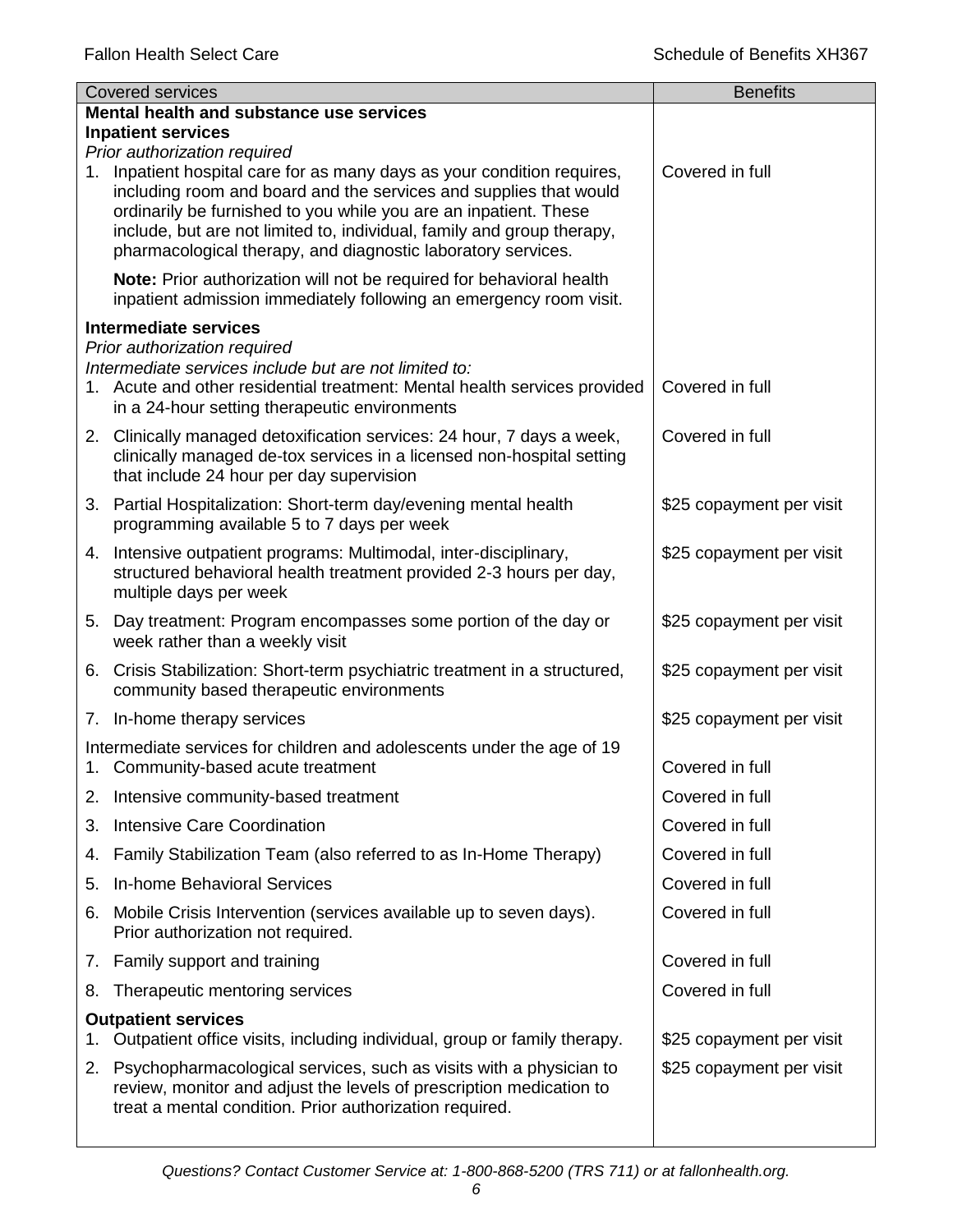| <b>Covered services</b>                                                                                                                                                                                                                                                                                                                                                                    |                                                                                                                                                                                                                                                                | <b>Benefits</b>                                                         |  |  |
|--------------------------------------------------------------------------------------------------------------------------------------------------------------------------------------------------------------------------------------------------------------------------------------------------------------------------------------------------------------------------------------------|----------------------------------------------------------------------------------------------------------------------------------------------------------------------------------------------------------------------------------------------------------------|-------------------------------------------------------------------------|--|--|
|                                                                                                                                                                                                                                                                                                                                                                                            | Mental health and substance use services, continued                                                                                                                                                                                                            |                                                                         |  |  |
|                                                                                                                                                                                                                                                                                                                                                                                            | 3. Neuropsychological assessment services when medically necessary.<br>Prior authorization required.                                                                                                                                                           | \$25 copayment per visit                                                |  |  |
| Note: Effective for plan years beginning on or after October 1, 2015,<br>Massachusetts state law (Chapter 258 of the Acts of 2014) restricts the<br>circumstances in which insurers may require prior authorization for<br>substance use services. We will not require prior authorization for<br>substance use services in any circumstances where this is not allowed by<br>Chapter 258. |                                                                                                                                                                                                                                                                |                                                                         |  |  |
|                                                                                                                                                                                                                                                                                                                                                                                            | <b>Office visits and outpatient services</b>                                                                                                                                                                                                                   |                                                                         |  |  |
|                                                                                                                                                                                                                                                                                                                                                                                            | 1. Office visits, to diagnose or treat an illness or an injury<br>Telehealth visits done via a secure, real time Telemedicine<br>$\bullet$<br>platform which is inclusive of both an audio and visual                                                          | \$25 copayment per visit<br>with a PCP and certain<br>other providers   |  |  |
|                                                                                                                                                                                                                                                                                                                                                                                            | component.                                                                                                                                                                                                                                                     | \$50 copayment per visit<br>with a specialist                           |  |  |
|                                                                                                                                                                                                                                                                                                                                                                                            | 2. A second opinion, upon your request, with another plan provider                                                                                                                                                                                             | \$25 copayment per visit<br>with a PCP and certain<br>other providers   |  |  |
|                                                                                                                                                                                                                                                                                                                                                                                            |                                                                                                                                                                                                                                                                | \$50 copayment per visit<br>with a specialist                           |  |  |
|                                                                                                                                                                                                                                                                                                                                                                                            | 3. Certain drugs covered under medical benefits, and that are ordered,<br>supplied and administered by a plan provider                                                                                                                                         | Covered in full                                                         |  |  |
|                                                                                                                                                                                                                                                                                                                                                                                            | 4. Allergy injections                                                                                                                                                                                                                                          | Covered in full                                                         |  |  |
| 5.                                                                                                                                                                                                                                                                                                                                                                                         | Radiation therapy and Chemotherapy                                                                                                                                                                                                                             | Covered in full                                                         |  |  |
| 6.                                                                                                                                                                                                                                                                                                                                                                                         | Respiratory therapy                                                                                                                                                                                                                                            | Covered in full                                                         |  |  |
|                                                                                                                                                                                                                                                                                                                                                                                            | 7. Hormone replacement services in the doctor's office for<br>perimenopausal or postmenopausal women                                                                                                                                                           | \$25 copayment per visit                                                |  |  |
| 8.                                                                                                                                                                                                                                                                                                                                                                                         | Diagnostic lab services ordered by a plan provider, in relation to a<br>covered office visit                                                                                                                                                                   | \$50 copayment                                                          |  |  |
|                                                                                                                                                                                                                                                                                                                                                                                            | 9. Diagnostic X-ray services ordered by a plan provider, in relation to a<br>covered office visit                                                                                                                                                              | \$75 copayment                                                          |  |  |
|                                                                                                                                                                                                                                                                                                                                                                                            | 10. Other diagnostic services including but not limited to, EKG,<br>endoscopy, colonoscopy and ultrasound                                                                                                                                                      | Covered in full                                                         |  |  |
|                                                                                                                                                                                                                                                                                                                                                                                            | 11. High-tech imaging services, including but not limited to, MRI/MRA,<br>CT/CTA, PET scans and nuclear cardiology imaging. Limited to one<br>copayment per day when performed at the same facility for the same<br>diagnosis. (Prior authorization required.) | \$400 copayment per MRI,<br>CT, PET scan or nuclear<br>cardiology image |  |  |
|                                                                                                                                                                                                                                                                                                                                                                                            | 12. Chiropractic services for acute musculoskeletal conditions. The<br>condition must be new or an acute exacerbation of a previous<br>condition. Chiropractic services will be covered as medically<br>necessary.                                             | \$25 copayment per visit                                                |  |  |
|                                                                                                                                                                                                                                                                                                                                                                                            | Outpatient lab tests and x-rays                                                                                                                                                                                                                                | See Diagnostic lab, x-ray<br>and high-tech imaging<br>services          |  |  |
|                                                                                                                                                                                                                                                                                                                                                                                            | 13. Outpatient renal dialysis at a plan-designated center or continuous<br>ambulatory peritoneal dialysis                                                                                                                                                      | Covered in full                                                         |  |  |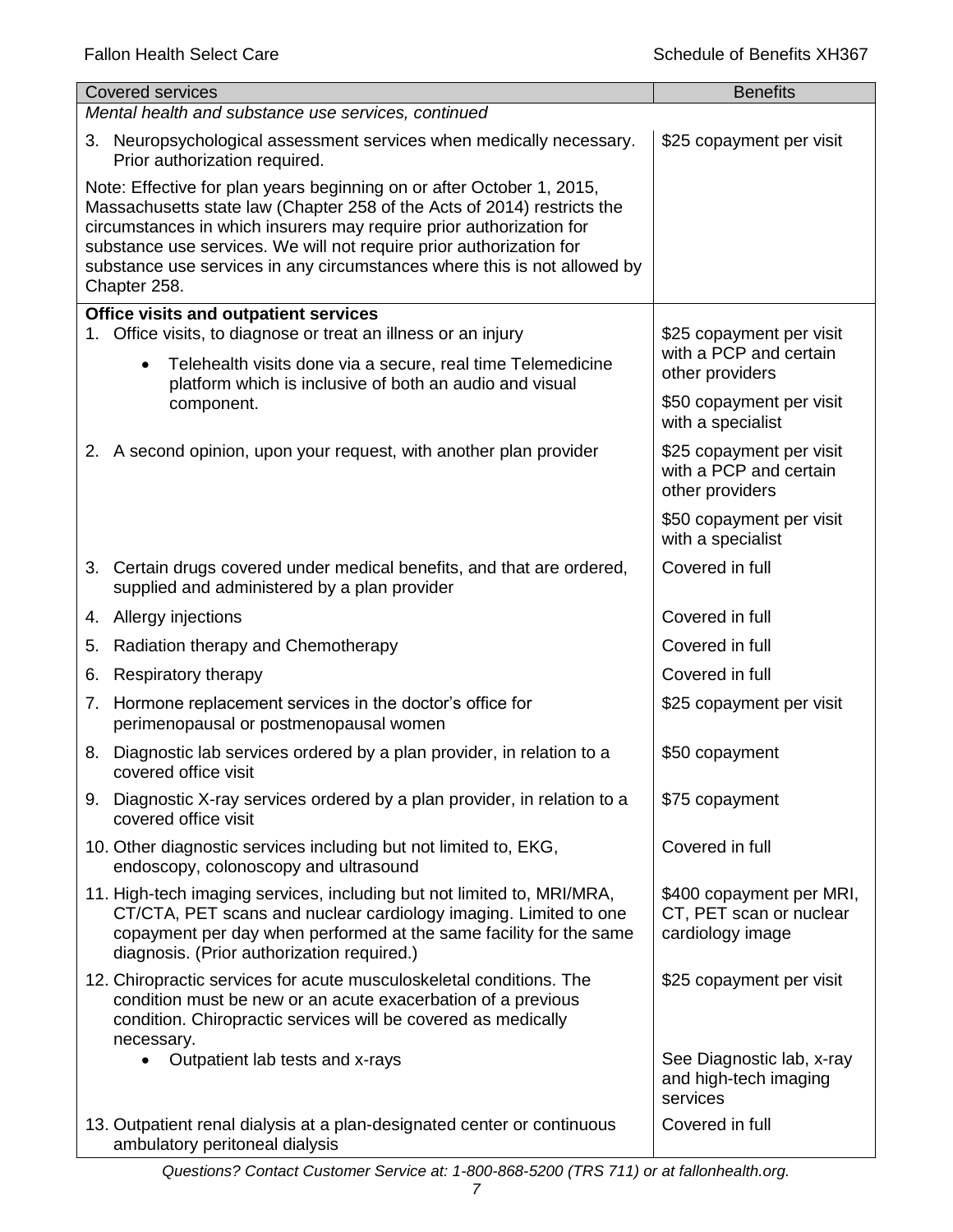| <b>Covered services</b>                                                                                                                                                                                                                                                | <b>Benefits</b>                                                                                                         |
|------------------------------------------------------------------------------------------------------------------------------------------------------------------------------------------------------------------------------------------------------------------------|-------------------------------------------------------------------------------------------------------------------------|
| Office visits and outpatient services, continued                                                                                                                                                                                                                       |                                                                                                                         |
| 14. Diabetes outpatient self-management training and education,<br>including medical nutrition therapy, provided by a certified diabetes<br>health care provider                                                                                                       | \$25 copayment per visit                                                                                                |
| 15. Laboratory tests necessary for the diagnosis or treatment of diabetes,<br>including glycosylated hemoglobin, or HbAlc, tests, and<br>urinary/protein/microalbumin and lipid profiles                                                                               | \$50 copayment                                                                                                          |
| 16. Medical social services provided to assist you in adjustment to your or<br>your family member's illness. This includes assessment, counseling,<br>consultation and assistance in accessing community resources.                                                    | \$25 copayment per visit                                                                                                |
| 17. Outpatient surgery, anesthesia and the medically necessary<br>preoperative and postoperative care related to the surgery                                                                                                                                           | \$500 copayment per<br>surgery when provided in<br>a hospital outpatient, day<br>surgery or ambulatory care<br>facility |
| 18. Visit to a contracted limited service clinic. Services are provided for a<br>variety of common illnesses, including, but not limited to:<br>strep throat<br>ear, eyes, sinus, bladder and bronchial infections<br>minor skin conditions (e.g. sunburn, cold sores) | \$25 copayment per visit                                                                                                |
| 19. Podiatry care                                                                                                                                                                                                                                                      |                                                                                                                         |
| Outpatient lab tests and x-rays                                                                                                                                                                                                                                        | See Diagnostic lab, x-ray<br>and imaging services                                                                       |
| Outpatient surgical services                                                                                                                                                                                                                                           | See Outpatient surgery                                                                                                  |
| Outpatient medical care<br>$\bullet$                                                                                                                                                                                                                                   | See Office visits                                                                                                       |
| Oral surgery and related services<br>Referral and prior authorization required (except for extraction of<br>impacted teeth or lingual frenectomy)<br>1. Removal or exposure of impacted teeth, including both hard and soft                                            | \$50 copayment per visit                                                                                                |
| tissue impactions, or an evaluation for this procedure                                                                                                                                                                                                                 |                                                                                                                         |
| 2. Surgical treatments of cysts, affecting the teeth or gums, that must be<br>rendered by a plan oral surgeon                                                                                                                                                          | \$50 copayment per visit                                                                                                |
| Treatment of fractures of the jaw bone (mandible) or any facial bone<br>3.                                                                                                                                                                                             | \$50 copayment per visit                                                                                                |
| 4. Evaluation and surgery for the treatment of temporomandibular joint<br>disorder when a medical condition is diagnosed, or for surgery related<br>to the jaw or any structure connected to the jaw                                                                   | \$50 copayment per visit                                                                                                |
| 5. Extraction of teeth in preparation for radiation treatment of the head or<br>neck                                                                                                                                                                                   | \$50 copayment per visit                                                                                                |
| Surgical treatment related to cancer<br>6.                                                                                                                                                                                                                             | \$50 copayment per visit                                                                                                |
|                                                                                                                                                                                                                                                                        |                                                                                                                         |
|                                                                                                                                                                                                                                                                        |                                                                                                                         |
|                                                                                                                                                                                                                                                                        |                                                                                                                         |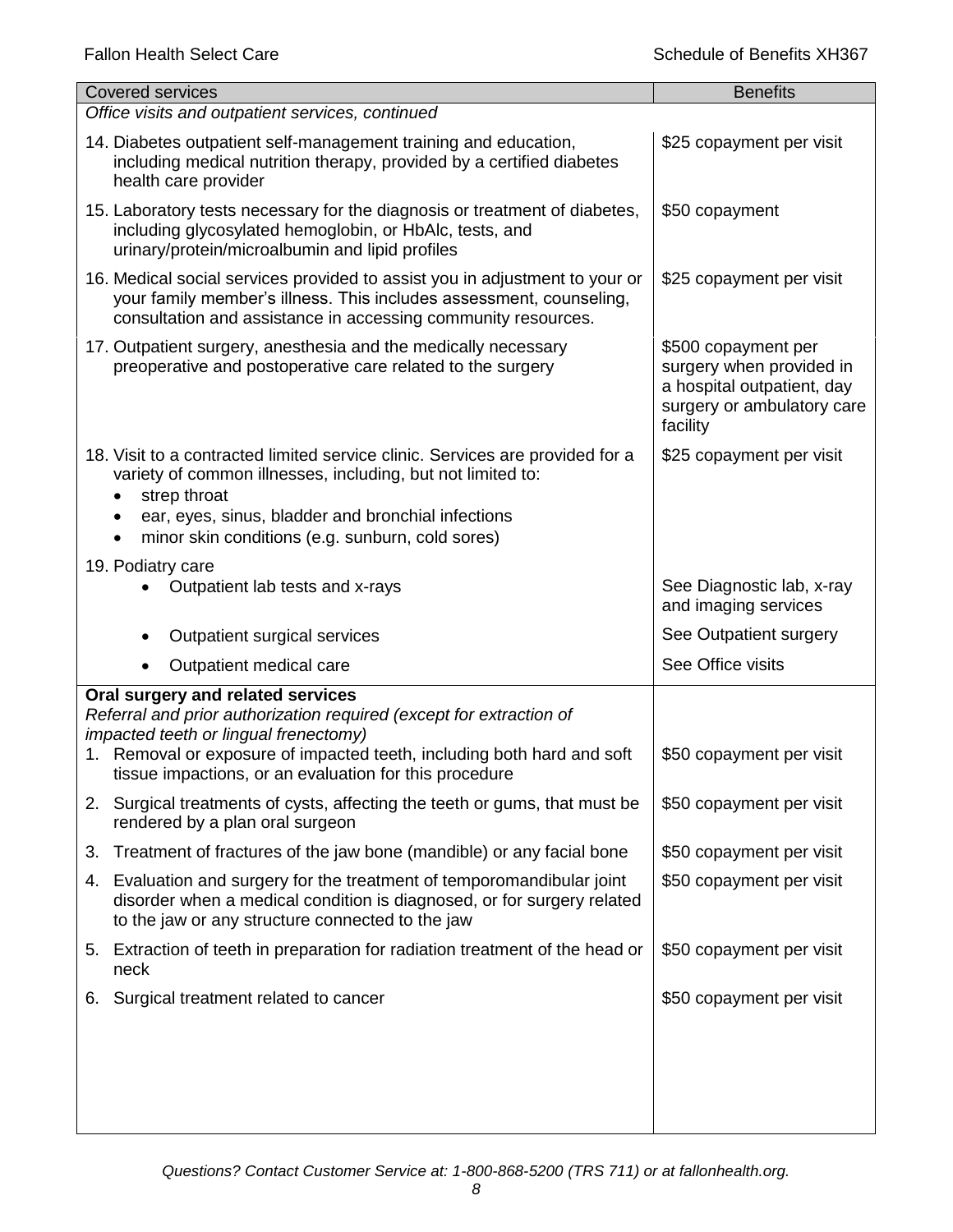| <b>Covered services</b>                                                                                                                                                                                                                                                                                                                               | <b>Benefits</b>                                                                                                          |
|-------------------------------------------------------------------------------------------------------------------------------------------------------------------------------------------------------------------------------------------------------------------------------------------------------------------------------------------------------|--------------------------------------------------------------------------------------------------------------------------|
| Oral surgery and related services, continued                                                                                                                                                                                                                                                                                                          |                                                                                                                          |
| 7. Emergency medical care, such as, to relieve pain and stop bleeding<br>as a result of accidental injury to sound natural teeth or tissues, when<br>provided as soon as medically possible after the injury. This does not<br>include restorative or other dental services. No referral or<br>authorization is required. Go to the closest provider. | \$25 copayment per visit to<br>a physician's or dentist's<br>office<br>\$300 copayment per visit<br>to an emergency room |
| Note: See Office visits and outpatient services for diagnostic lab and<br>X-ray services.                                                                                                                                                                                                                                                             |                                                                                                                          |
| <b>Organ transplants</b><br>Referral and prior authorization required<br>1. Office visits related to the transplant                                                                                                                                                                                                                                   | \$25 copayment per visit<br>with a PCP and certain<br>other providers                                                    |
|                                                                                                                                                                                                                                                                                                                                                       | \$50 copayment per visit<br>with a specialist                                                                            |
| 2. Inpatient hospital services, including room and board in a semiprivate<br>room and the services and supplies that would ordinarily be furnished<br>to you while you are an inpatient                                                                                                                                                               | \$750 copayment per<br>admission                                                                                         |
| 3. Human leukocyte antigen (HLA) or histocompatability locus antigen<br>testing for A, B or DR antigens, or any combination thereof, necessary<br>to establish bone marrow transplant donor suitability of a member                                                                                                                                   | \$50 copayment                                                                                                           |
| <b>Pediatric dental services</b><br>(for members under the age of 19)                                                                                                                                                                                                                                                                                 | See Addendum: Pediatric<br><b>Dental Services</b>                                                                        |
| <b>Pediatric vision services</b><br>(for members under the age of 19)                                                                                                                                                                                                                                                                                 | See Addendum: Pediatric<br><b>Vision Services</b>                                                                        |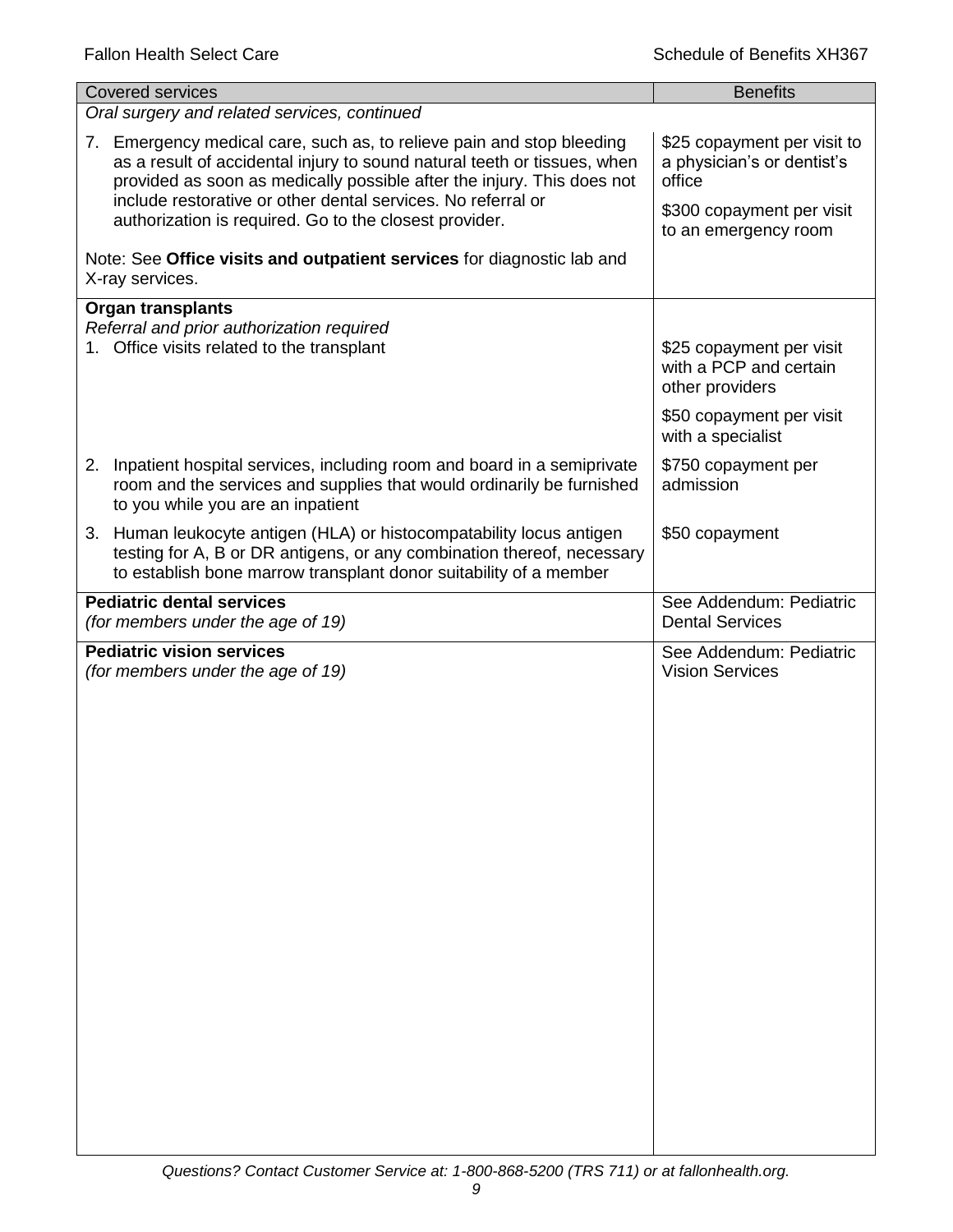| <b>Covered services</b>                                                                                                                                                                                                                                                                                                                                                                                                                                                                                                                                                                                  | <b>Benefits</b>                                                                                                                                                                                                                                                                                                        |
|----------------------------------------------------------------------------------------------------------------------------------------------------------------------------------------------------------------------------------------------------------------------------------------------------------------------------------------------------------------------------------------------------------------------------------------------------------------------------------------------------------------------------------------------------------------------------------------------------------|------------------------------------------------------------------------------------------------------------------------------------------------------------------------------------------------------------------------------------------------------------------------------------------------------------------------|
| <b>Prescription drugs</b><br>Covered prescription items:<br>• Prescription medication<br>• Prescription contraceptive drugs and devices*<br>• Hormone replacement therapy for peri- and post-menopausal<br>women<br>• Injectable agents (self-administered**)<br>$\bullet$ Insulin<br>• Syringes (including insulin syringes) or needles when medically<br>necessary<br>. Supplies for the treatment of diabetes, as required by state law,<br>including:<br>blood glucose monitoring strips<br>$-$<br>urine glucose strips<br>lancets<br>$\overline{\phantom{0}}$<br>ketone strips<br>$\qquad \qquad -$ | Network pharmacy:<br>Tier 1: \$25 copayment<br>Tier 2: \$50 copayment<br>Tier 3: \$75 copayment<br>Tier 4: \$75 copayment<br>for up to a 30-day supply<br>Mail-order pharmacy:<br>Tier 1: \$50 copayment<br>Tier 2: \$100 copayment<br>Tier 3: \$225 copayment<br>Tier 4: \$225 copayment<br>for up to a 90-day supply |
| • Special medical formulas to treat certain metabolic disorders<br>required by state law (prior authorization required).                                                                                                                                                                                                                                                                                                                                                                                                                                                                                 |                                                                                                                                                                                                                                                                                                                        |
| *Generic prescription contraceptive drugs and devices are covered in full.<br>Brand name prescription contraceptive drugs and devices with no generic<br>equivalent are covered in full (prior authorization required).                                                                                                                                                                                                                                                                                                                                                                                  |                                                                                                                                                                                                                                                                                                                        |
| ** Injectables administered in the doctor's office or under other<br>professional supervision are covered as a medical benefit.                                                                                                                                                                                                                                                                                                                                                                                                                                                                          |                                                                                                                                                                                                                                                                                                                        |
| Orally administered anticancer medications used to kill or slow the growth<br>of cancerous cells                                                                                                                                                                                                                                                                                                                                                                                                                                                                                                         | Covered in full                                                                                                                                                                                                                                                                                                        |
| Certain medications cannot be limited to a 30-day supply due to<br>manufacturer packaging, for example, a prefilled syringe. In these cases,<br>you will be charged the applicable copay/coinsurance based on the actual<br>day supply.                                                                                                                                                                                                                                                                                                                                                                  |                                                                                                                                                                                                                                                                                                                        |
| Note: Medical and surgical supplies obtained through a pharmacy may<br>have a drug prescription benefit cost-sharing applied.                                                                                                                                                                                                                                                                                                                                                                                                                                                                            |                                                                                                                                                                                                                                                                                                                        |
|                                                                                                                                                                                                                                                                                                                                                                                                                                                                                                                                                                                                          |                                                                                                                                                                                                                                                                                                                        |
|                                                                                                                                                                                                                                                                                                                                                                                                                                                                                                                                                                                                          |                                                                                                                                                                                                                                                                                                                        |
|                                                                                                                                                                                                                                                                                                                                                                                                                                                                                                                                                                                                          |                                                                                                                                                                                                                                                                                                                        |
|                                                                                                                                                                                                                                                                                                                                                                                                                                                                                                                                                                                                          |                                                                                                                                                                                                                                                                                                                        |
|                                                                                                                                                                                                                                                                                                                                                                                                                                                                                                                                                                                                          |                                                                                                                                                                                                                                                                                                                        |
|                                                                                                                                                                                                                                                                                                                                                                                                                                                                                                                                                                                                          |                                                                                                                                                                                                                                                                                                                        |
|                                                                                                                                                                                                                                                                                                                                                                                                                                                                                                                                                                                                          |                                                                                                                                                                                                                                                                                                                        |
|                                                                                                                                                                                                                                                                                                                                                                                                                                                                                                                                                                                                          |                                                                                                                                                                                                                                                                                                                        |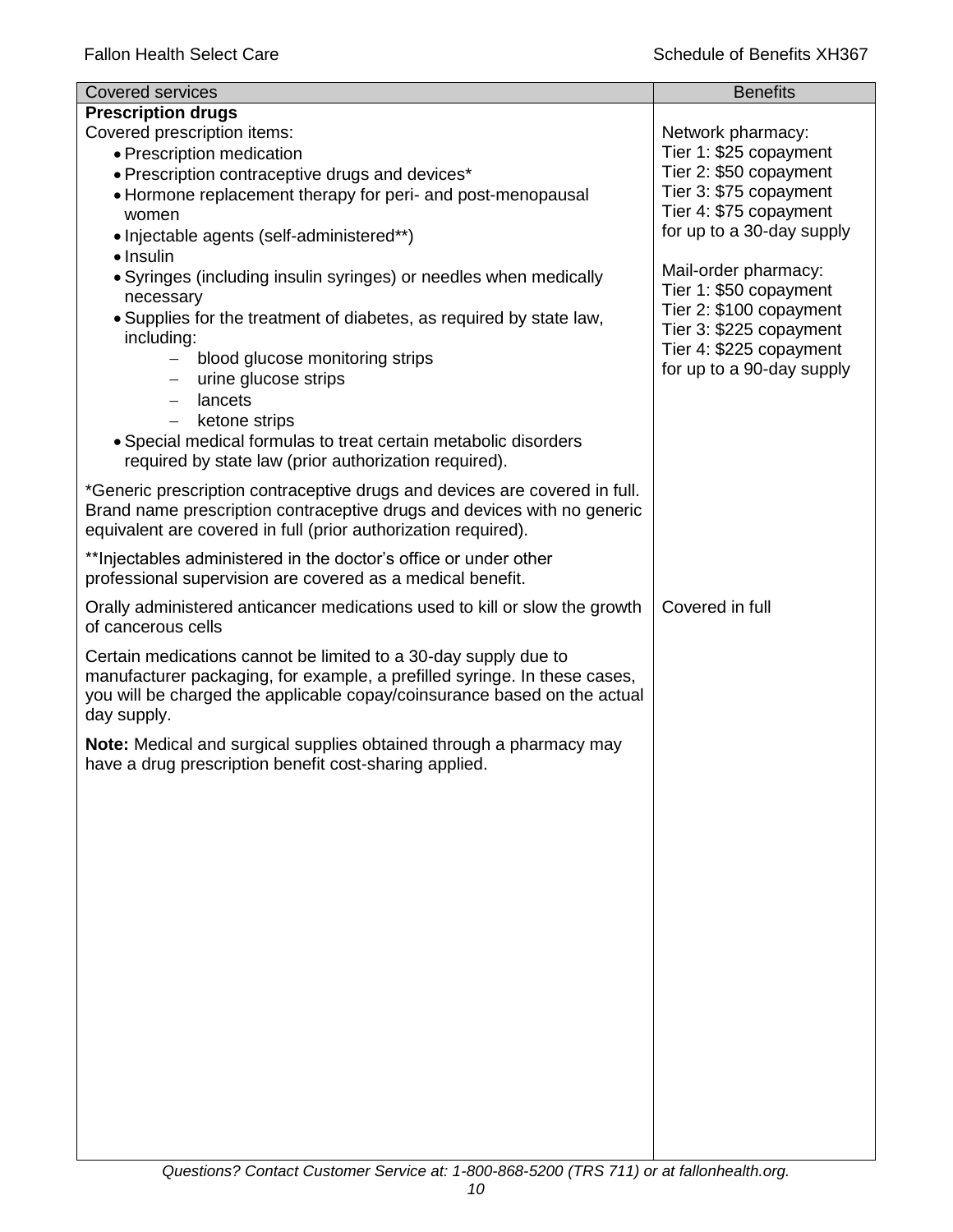| <b>Covered services</b> |                                                                                                                                                                                                                                                                                                                                                                                                                                                                                            | <b>Benefits</b> |
|-------------------------|--------------------------------------------------------------------------------------------------------------------------------------------------------------------------------------------------------------------------------------------------------------------------------------------------------------------------------------------------------------------------------------------------------------------------------------------------------------------------------------------|-----------------|
| 1.                      | <b>Preventive care</b><br>Routine physical exams for the prevention and detection of disease                                                                                                                                                                                                                                                                                                                                                                                               | Covered in full |
| 2.                      | Immunizations that are included on the formulary, that are for covered<br>medical benefits and that are ordered, supplied and administered by a<br>plan physician. If administered by a plan specialist, you will generally<br>need to obtain a referral to see the specialist.                                                                                                                                                                                                            | Covered in full |
|                         | 3. A baseline mammogram for women age 35 to 40, and a yearly<br>mammogram for women age 40 and older                                                                                                                                                                                                                                                                                                                                                                                       | Covered in full |
|                         | 4. Routine gynecological care services, including an annual Pap smear<br>(cytological screening) and pelvic exam                                                                                                                                                                                                                                                                                                                                                                           | Covered in full |
|                         | 5. Routine eye exams, once in each 12-month period                                                                                                                                                                                                                                                                                                                                                                                                                                         | Covered in full |
| 6.                      | Hearing and vision screening                                                                                                                                                                                                                                                                                                                                                                                                                                                               | Covered in full |
|                         | 7. Well-child care and pediatric services, at least six times during the<br>child's first year after birth, at least three times during the next year,<br>then at least annually until the child's sixth birthday. This includes the<br>following services, as recommended by the physician and in<br>accordance with state law:<br>physical examination<br>history<br>٠<br>measurements<br>• sensory screening<br>• neuropsychiatric evaluation<br>• development screening and assessment | Covered in full |
|                         | 8. Pediatric services including:<br>• appropriate immunizations<br>• hereditary and metabolic screening at birth<br>• newborn hearing screening test performed before the newborn<br>infant is discharged from the hospital or birthing center<br>• tuberculin tests, hematocrit, hemoglobin, and other appropriate<br>blood tests and urinalysis<br>• lead screening                                                                                                                      | Covered in full |
|                         | 9. Female consultations, examinations, procedures, contraceptive<br>devices, and medical services related to the use of all contraceptive<br>methods*                                                                                                                                                                                                                                                                                                                                      | Covered in full |
|                         | 10. Tobacco counseling sessions with your primary physician or other<br>provider designed to create a plan to stop smoking.                                                                                                                                                                                                                                                                                                                                                                | Covered in full |
|                         | * Prescription contraceptive devices are covered under the prescription<br>drug benefit.                                                                                                                                                                                                                                                                                                                                                                                                   |                 |
|                         |                                                                                                                                                                                                                                                                                                                                                                                                                                                                                            |                 |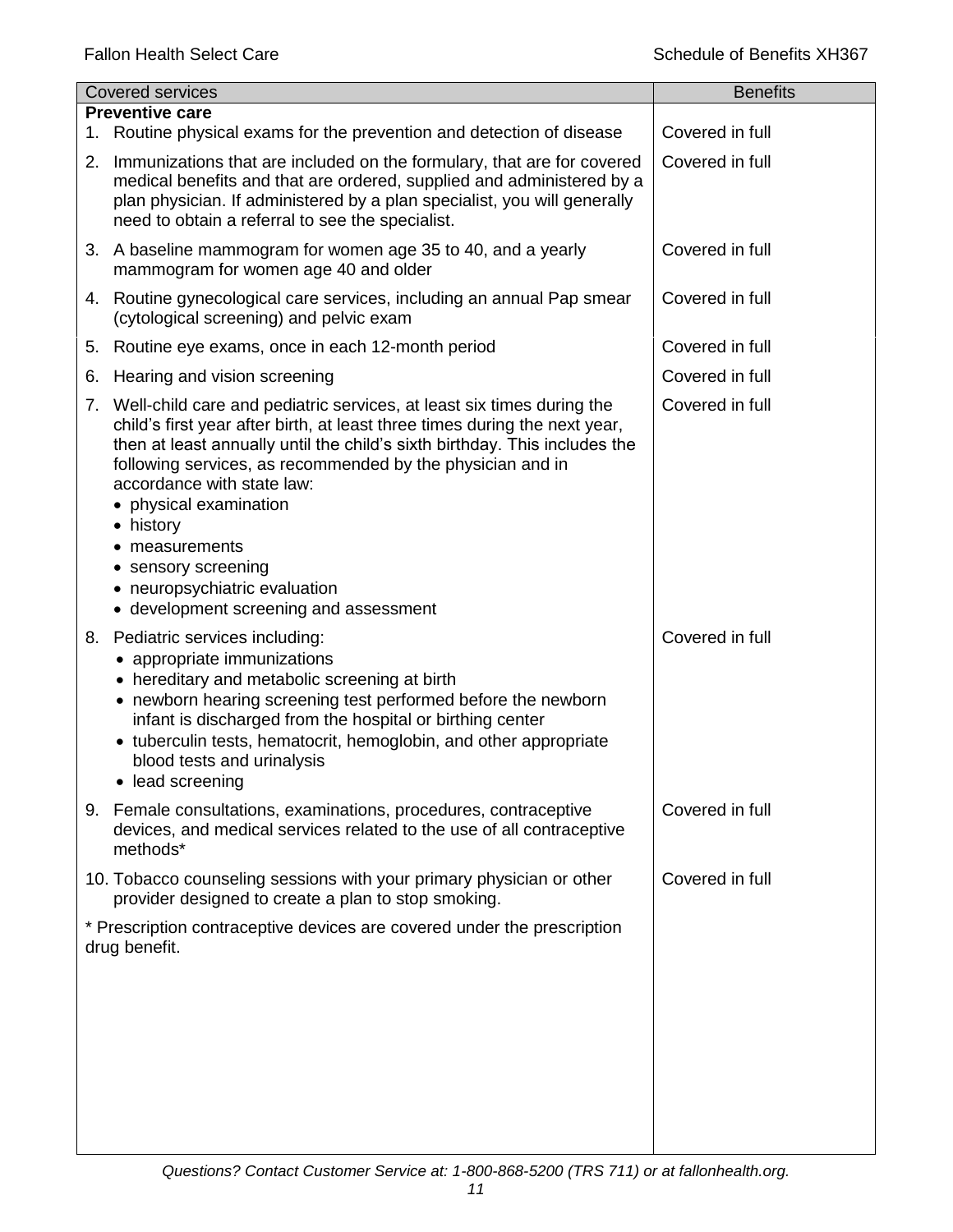| <b>Covered services</b>                                                                                                                                                                                                                                                                                                                                                                                               | <b>Benefits</b>                  |  |
|-----------------------------------------------------------------------------------------------------------------------------------------------------------------------------------------------------------------------------------------------------------------------------------------------------------------------------------------------------------------------------------------------------------------------|----------------------------------|--|
| <b>Reconstructive surgery</b>                                                                                                                                                                                                                                                                                                                                                                                         |                                  |  |
| Referral and prior authorization required (unless provided by a Reliant<br>Medical Group specialist and you have a Reliant Medical Group PCP)                                                                                                                                                                                                                                                                         |                                  |  |
| 1. Inpatient hospital services including room and board in a semiprivate                                                                                                                                                                                                                                                                                                                                              | \$750 copayment per              |  |
| room and the services and supplies that would ordinarily be furnished                                                                                                                                                                                                                                                                                                                                                 | admission                        |  |
| to you while you are inpatient, including Massachusetts mandated                                                                                                                                                                                                                                                                                                                                                      |                                  |  |
| services for cleft lip and cleft palate                                                                                                                                                                                                                                                                                                                                                                               |                                  |  |
| <b>Rehabilitation and habilitation services</b>                                                                                                                                                                                                                                                                                                                                                                       |                                  |  |
| Referral required                                                                                                                                                                                                                                                                                                                                                                                                     |                                  |  |
| 1. Physical and occupational therapy services are covered for up to 60<br>visits combined per benefit period when medically necessary with<br>PCP referral. After 60 combined physical and occupational therapy<br>visits, prior authorization based on medical necessity is required for<br>additional visits.                                                                                                       | \$50 copayment per visit         |  |
| 2. Medically necessary services for the diagnosis and treatment of<br>speech, hearing and language disorders when services are provided<br>by a plan provider who is a speech-language pathologist or<br>audiologist; and at a plan facility or a plan provider's office with a PCP<br>referral. After 30 speech therapy visits, prior authorization based on<br>medical necessity is required for additional visits. | \$50 copayment per visit         |  |
| 3. Cardiac rehabilitation services to treat cardiovascular disease in<br>accordance with state law and Department of Public Health<br>regulations                                                                                                                                                                                                                                                                     | \$50 copayment per visit         |  |
| 4. Medically necessary early intervention services delivered by a<br>certified early intervention specialist, according to operational<br>standards developed by the Department of Public Health, for children<br>from birth to their third birthday.                                                                                                                                                                 | Covered in full                  |  |
| 5. Pulmonary rehabilitation services for chronic obstructive pulmonary<br>disease (COPD) are covered for up to two one-hour sessions per day,<br>for up to 36 lifetime sessions.                                                                                                                                                                                                                                      | Covered in full                  |  |
| <b>Skilled nursing facility services</b>                                                                                                                                                                                                                                                                                                                                                                              |                                  |  |
| Referral and prior authorization required                                                                                                                                                                                                                                                                                                                                                                             |                                  |  |
| Inpatient hospital services, for up to 100 days in each benefit period<br>1.<br>provided criteria is met, including room and board in a semiprivate                                                                                                                                                                                                                                                                   | \$750 copayment per<br>admission |  |
| room and the services and supplies that would ordinarily be furnished                                                                                                                                                                                                                                                                                                                                                 |                                  |  |
| to you while you are an inpatient                                                                                                                                                                                                                                                                                                                                                                                     |                                  |  |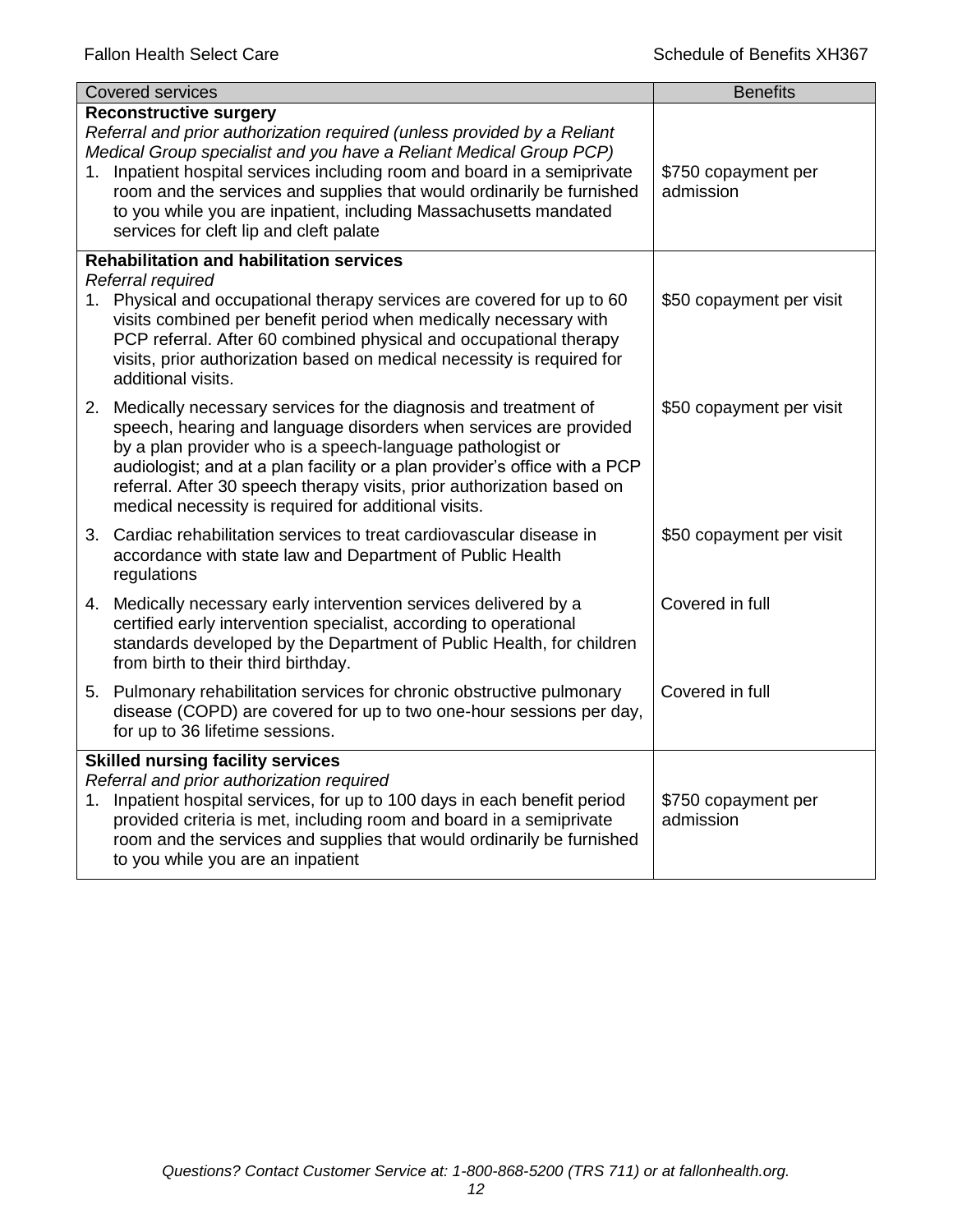# **Addendum Pediatric Dental Services**

#### This addendum is part of your *Member Handbook/Evidence of Coverage*.

This addendum provides you with the cost-sharing that you are responsible for when you get covered pediatric dental care from a plan dentist for members under the age of 19. For a list of plan dentists, go to fallonhealth.org or call Customer Service at 1-800-868-5200 (TRS 711).

#### **Preventive and Diagnostic Services**

|                                                                                    | <b>Benefits</b> |
|------------------------------------------------------------------------------------|-----------------|
| <b>Preventive and Diagnostic Services</b>                                          |                 |
| Comprehensive Evaluation (once per lifetime per provider or location)<br>$\bullet$ |                 |
| Periodic Oral Exams (two per benefit period)<br>٠                                  |                 |
| Limited oral evaluation (two per benefit period)<br>٠                              |                 |
| Full mouth x-rays (once every 36 months per provider or location)                  |                 |
| Panoramic x-rays (once every 36 months per provider or location)<br>٠              |                 |
| Bitewing x-rays (two per benefit period)                                           | Covered in full |
| Single tooth x-rays (one per visit)                                                |                 |
| Teeth cleaning, including minor scaling procedures (two per benefit period)        |                 |
| Fluoride Treatments (one per day per provider or location)                         |                 |
| Space maintainers                                                                  |                 |
| Sealants (Please note: Sealants are not covered on previously restored             |                 |
| teeth) (Once every 36 months per provider or location)                             |                 |

# **Basic Covered Services**

|                                                                           | <b>Benefits</b> |
|---------------------------------------------------------------------------|-----------------|
| <b>Basic Covered Services</b>                                             |                 |
| Amalgam restorations (once per benefit period per tooth)<br>$\bullet$     |                 |
| Composite resin restorations (once per benefit period per tooth)          |                 |
| Recement crowns/onlays<br>$\bullet$                                       |                 |
| Rebase or reline dentures (once every 24 months)                          |                 |
| Root canals on permanent teeth (once per lifetime per tooth)<br>$\bullet$ |                 |
| Prefabricated stainless steel crowns (once per lifetime per tooth)        |                 |
| Periodontal scaling and root planning (once every 36 months)<br>$\bullet$ | 25% coinsurance |
| Simple extractions (once per lifetime per tooth, erupted or exposed root) |                 |
| Surgical extractions (once per lifetime per tooth)                        |                 |
| Vital pulpotomy                                                           |                 |
| Apeicocectomy                                                             |                 |
| Palliative care                                                           |                 |
| Anesthesia                                                                |                 |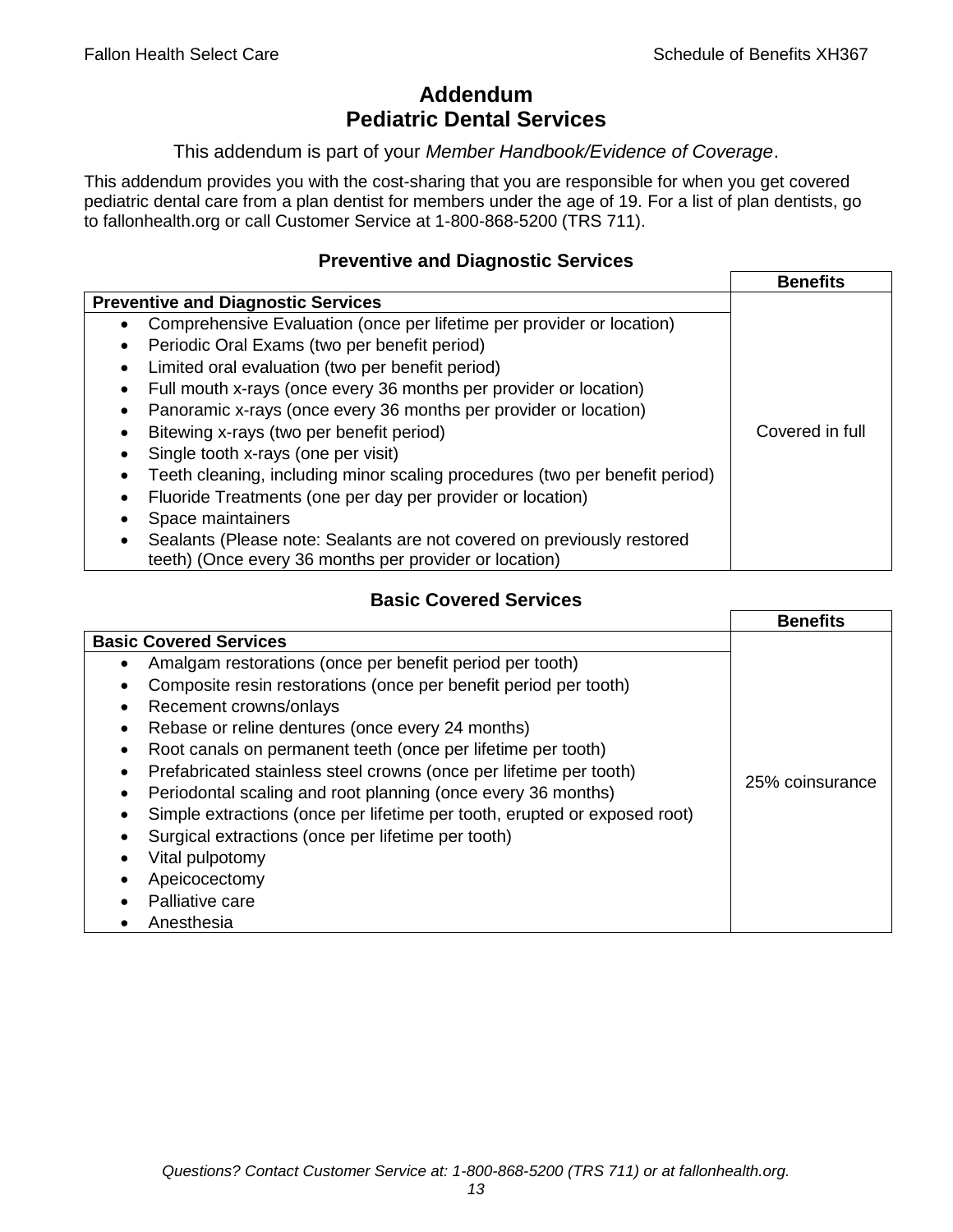## **Major Restorative Services**

|                                                                                         | <b>Benefits</b> |
|-----------------------------------------------------------------------------------------|-----------------|
| <b>Major Restorative Services</b>                                                       |                 |
| • Crown, resin (once every 60 months per tooth)                                         |                 |
| • Porcelain/ceramic crowns (once every 60 months per tooth)                             | 50% coinsurance |
| • Porcelain fused to metal/mobile/high noble crowns (once every 60 months<br>per tooth) |                 |
| Partial and complete dentures (once every 84 months)                                    |                 |

## **Orthodontia**

|                                                                                                                                                                                                                                                                        | <b>Benefits</b> |
|------------------------------------------------------------------------------------------------------------------------------------------------------------------------------------------------------------------------------------------------------------------------|-----------------|
| Orthodontia                                                                                                                                                                                                                                                            |                 |
| Coverage is provided for services under the following conditions: only when<br>medically necessary; patient must have severe and handicapping malocclusion as<br>defined by HLD index score of 28 and/or one or more auto qualifiers. Prior<br>authorization required. | 50% coinsurance |

# **Related exclusions**

1. Any service that is not listed in this addendum is not covered.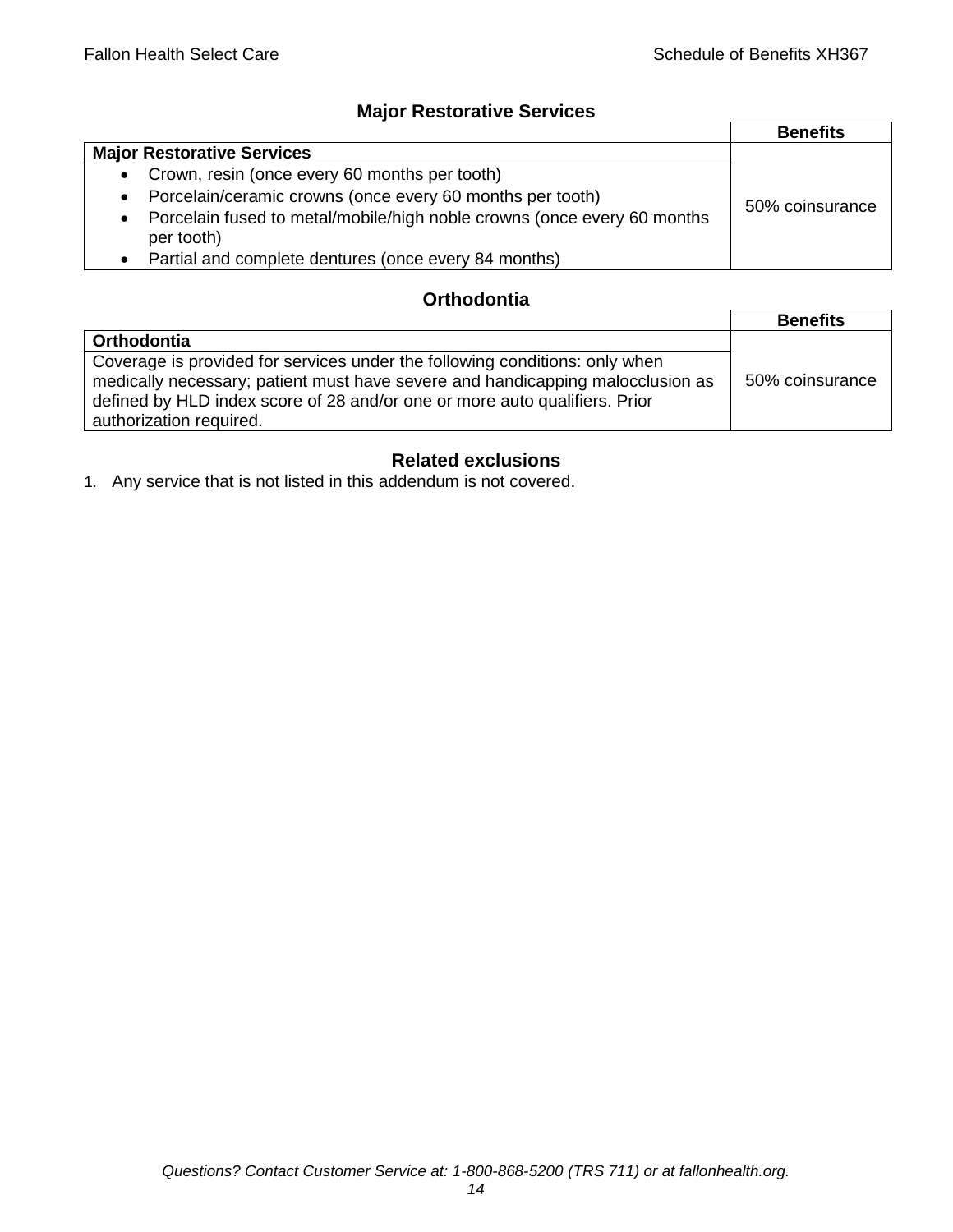# **Addendum Pediatric Vision Services**

This addendum is part of your *Member Handbook/Evidence of Coverage*.

This addendum provides you with the cost-sharing that you are responsible for when you get covered pediatric vision care from a plan vision provider for members under the age of 19. For more information about your eye and vision care benefits, including a list of plan vision providers, go to fallonhealth.org or call Customer Service at 1-800-868-5200 (TRS 711).

| Service                                                 | Member cost                         |
|---------------------------------------------------------|-------------------------------------|
| Eye exam                                                |                                     |
| Exam with dilation as necessary, once per calendar year | \$0                                 |
| <b>Frames</b>                                           |                                     |
| One designated set, once per calendar year              | \$0                                 |
| Lenses:                                                 |                                     |
| <b>Standard lenses</b>                                  |                                     |
| Single vision                                           | \$0                                 |
| <b>Bifocal</b>                                          | \$0                                 |
| <b>Trifocal</b>                                         | \$0                                 |
| Lenticular                                              | \$0                                 |
| Progressive lenses                                      |                                     |
| Standard                                                | \$0                                 |
| Premium                                                 | \$0 for first \$120 of retail cost, |
|                                                         | 80% of any additional retail cost.  |
| Lens options                                            |                                     |
| Choice of plastic or glass lenses                       | \$0                                 |
| UV treatment                                            | \$0                                 |
| Tint – includes fashion and gradient tinting, and       | \$0                                 |
| oversized and glass-grey #3 prescription sunglass       |                                     |
| lenses                                                  |                                     |
| Standard plastic scratch coating                        | \$0                                 |
| Standard polycarbonate (kids)                           | \$0                                 |
| Plastic photosensitive lenses                           | \$0                                 |
| Other options:                                          |                                     |
| Intermediate vision lenses                              | \$0                                 |
| Standard anti-reflective                                | \$45                                |
| Photochromic plastic                                    | 80% of retail cost                  |
| <b>Blended segment lenses</b>                           | 80% of retail cost                  |
| <b>Polarized lenses</b>                                 | 80% of retail cost                  |
| Premium anti-reflective costing                         | 80% of retail cost                  |
| Ultra anti-reflective coating                           | 80% of retail cost                  |
| Hi-Index lenses                                         | 80% of retail cost                  |
| Other add-ons                                           | 80% of retail cost                  |
| Additional complete pairs of eyewear                    | 60% of retail                       |
|                                                         |                                     |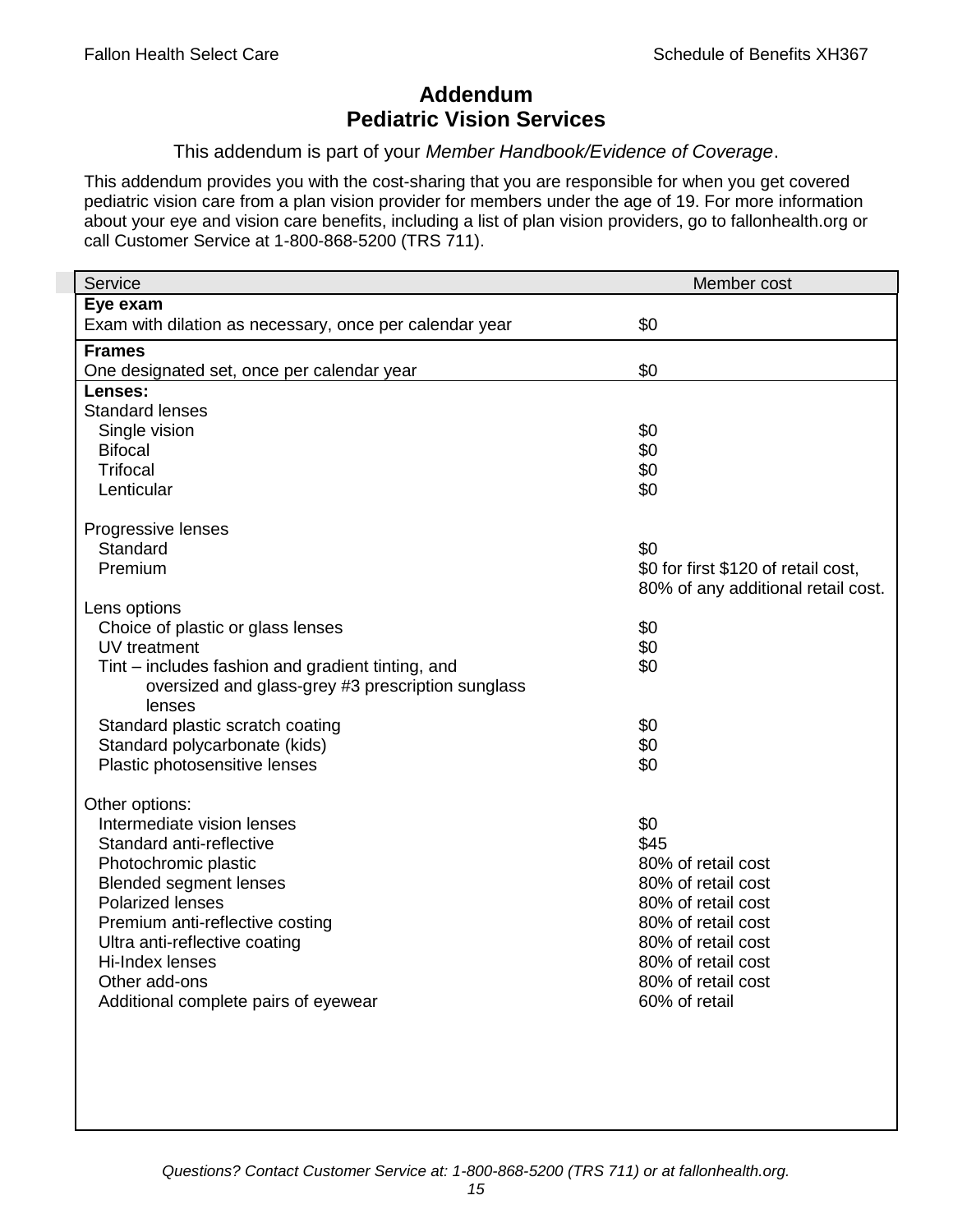| <b>Contact lenses</b><br>One pair of conventional contact lenses, in place of<br>eyeglass lenses                                                                                                                                                                                                                     | \$0 for first \$150 of retail cost,<br>75% of any additional retail cost. |
|----------------------------------------------------------------------------------------------------------------------------------------------------------------------------------------------------------------------------------------------------------------------------------------------------------------------|---------------------------------------------------------------------------|
| In place of a pair of conventional contact lenses, the<br>member may elect either of the following options:<br>Up to a 6 month supply of monthly or two-week<br>$\bullet$<br>single vision spherical or toric contact lenses<br>Up to a 3 month supply of daily disposable single<br>vision spherical contact lenses | Up to \$55                                                                |
| Standard contact lens fit and follow-up                                                                                                                                                                                                                                                                              | 10% discount from retail price                                            |
| Premium contact lens fit and follow-up<br>Additional conventional contact lenses                                                                                                                                                                                                                                     | 85% of retail cost                                                        |
|                                                                                                                                                                                                                                                                                                                      | \$0                                                                       |
| Medically necessary contact lenses, in place of other<br>eyewear                                                                                                                                                                                                                                                     |                                                                           |
| Low vision services                                                                                                                                                                                                                                                                                                  | \$0                                                                       |
| •One comprehensive low vision evaluation, once<br>every five years, when medically necessary                                                                                                                                                                                                                         | \$0                                                                       |
| • Follow-up care, four visits in any five year period,<br>when medically necessary<br>. Low vision aids, such as high-power spectacles,<br>magnifiers, and telescopes, once every 24<br>months, when medically necessary                                                                                             | 25% of retail cost                                                        |
| Additional discounts on vision items are available; see<br>a plan provider or contact the plan for details.                                                                                                                                                                                                          |                                                                           |

# **Related exclusions**

- 1. Orthoptic or vision training, subnormal vision aids and any associated supplemental testing; Aniseikonic lenses.
- 2. Medical and/or surgical treatment of the eye, eyes or supporting structures.
- 3. Any eye or vision examination, or any corrective eyewear required by a policyholder as a condition of employment; Safety eyewear.
- 4. Services provided as a result of any Workers' Compensation law, or similar legislation, or required by any governmental agency or program whether federal, state or subdivisions thereof.
- 5. Non-prescription lenses and/or contact lenses.
- 6. Non-prescription sunglasses.
- 7. Two pair of glasses in lieu of bifocals.
- 8. Services rendered after the date an insured person ceases to be covered under the policy, except when vision materials ordered before coverage ended are delivered, and the services rendered to the insured person are within 31 days from the date of such order.
- 9. Services or materials provided by any other group benefit plan providing vision care.
- 10. Lost or broken lenses, frames, glasses, or contact lenses will not be replaced except in the next benefit period when vision materials would become available.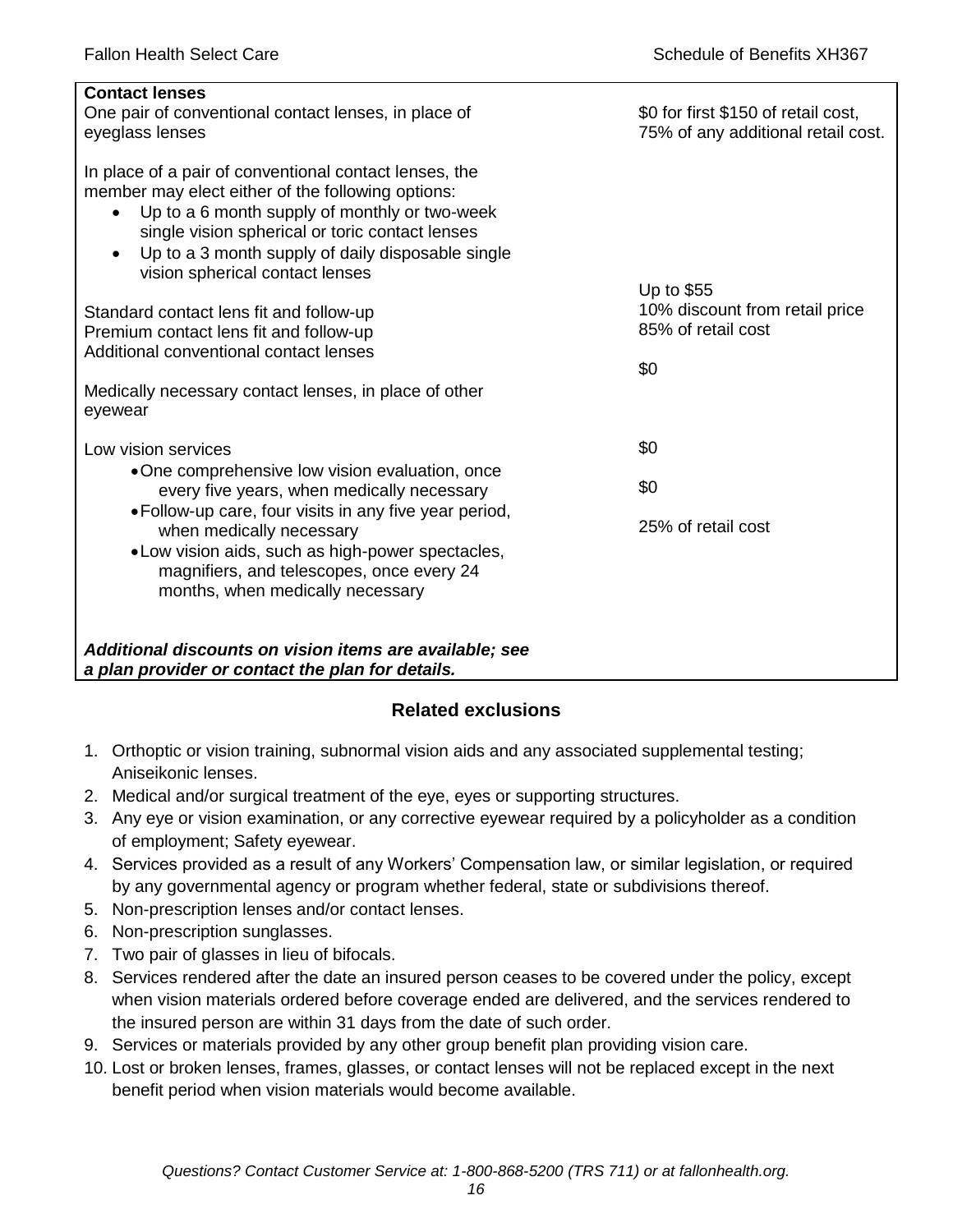# Notice of nondiscrimination

Fallon Health complies with applicable Federal civil rights laws and does not discriminate on the basis of race, color, national origin, age, disability or sex. Fallon does not exclude people or treat them differently because of race, color, national origin, age, disability or sex.

Fallon Health:

- Provides free aids and services to people with disabilities to communicate effectively with us, such as:
	- o Qualified sign language interpreters
	- $\circ$  Written information in other formats (large print, audio, accessible electronic formats, other formats)
- Provides free language services to people whose primary language is not English, such as:
	- o Qualified interpreters
	- o Information written in other languages

If you need these services, contact Customer Service at the phone number on the back of your member ID card, or by email at cs@fallonhealth.org.

If you believe that Fallon Health has failed to provide these services or discriminated in another way on the basis of race, color, national origin, age, disability or sex, you can file a grievance with:

Compliance Director Fallon Health 10 Chestnut St. Worcester, MA 01608

Phone: 1-508-368-9988 (TRS 711) Email: compliance@fallonhealth.org

You can file a grievance in person or by mail, fax or email. If you need help filing a grievance, the Compliance Director is available to help you.

You can also file a civil rights complaint with the U.S. Department of Health and Human Services, Office for Civil Rights, electronically through the Office for Civil Rights Complaint Portal, available at https://ocrportal.hhs.gov/ocr/portal/lobby.jsf, or by mail or phone at:

U.S. Department of Health and Human Services 200 Independence Avenue SW., Room 509F, HHH Building Washington, D.C., 20201

Phone: 1-800-368-1019 (TDD: 1-800-537-7697)

Complaint forms are available at http://www.hhs.gov/ocr/office/file/index.html.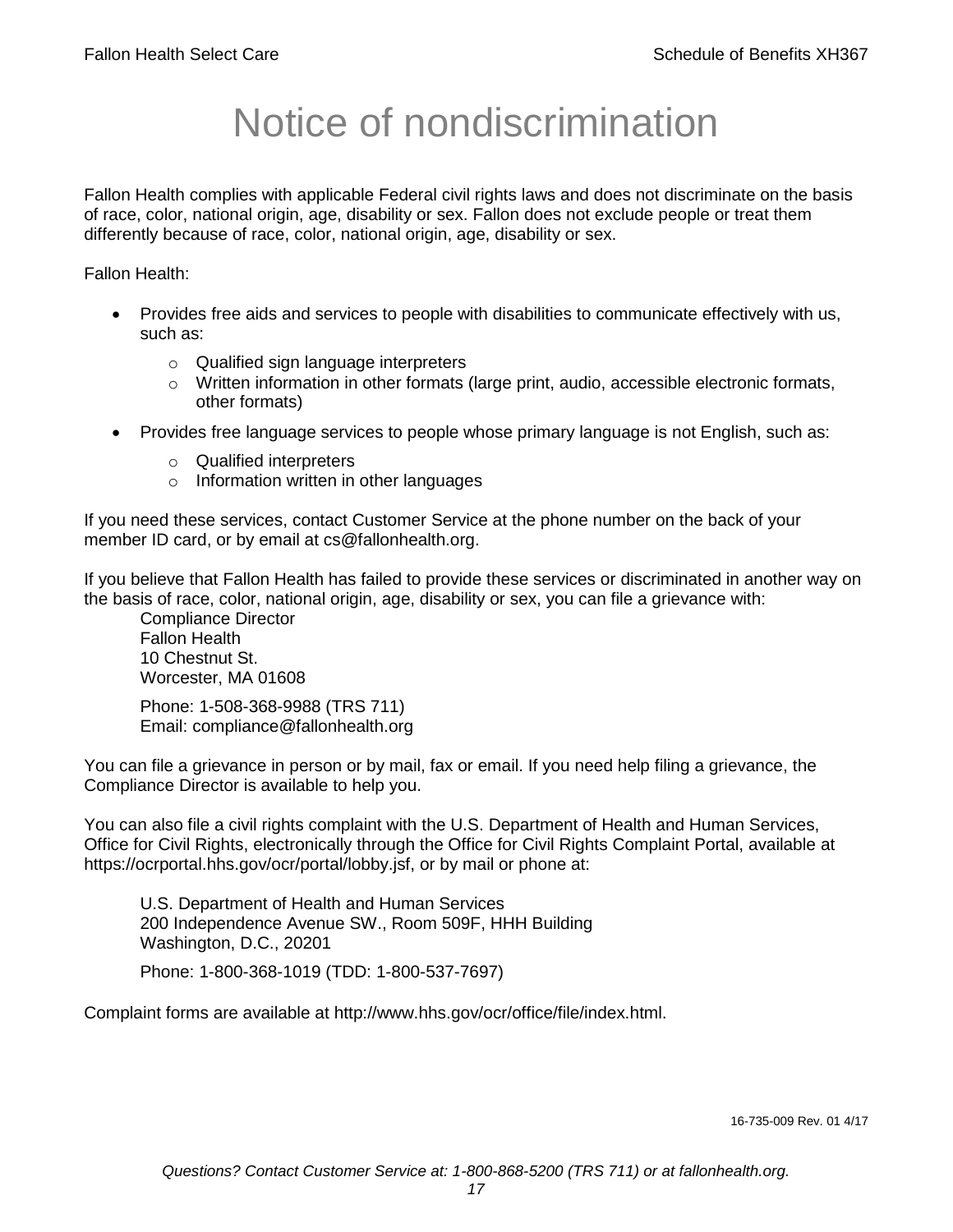# Important!

If you, or someone you're helping, has questions about Fallon Health, you have the right to get help and information in your language at no cost. To talk to an interpreter, call 1-800-868-5200.

#### **Spanish:**

Si usted, o alguien a quien usted está ayudando, tiene preguntas acerca de Fallon Health, tiene derecho a obtener ayuda e información en su idioma sin costo alguno. Para hablar con un intérprete, llame al 1-800-868-5200.

#### **Portuguese:**

Se você, ou alguém a quem você está ajudando, tem perguntas sobre o Fallon Health, você tem o direito de obter ajuda e informação em seu idioma e sem custos. Para falar com um intérprete, ligue para 1-800-868-5200.

#### **Chinese:**

如果您,或是您正在協助的對象,有關於[插入項目的名稱 Fallon Health 方面的問題,您有權利免費以您的母語得到幫助和訊息。洽詢一位翻譯員,請撥電話 [在此插入數字 1- 800-868-5200.

#### **Haitian Creole:**

Si oumenm oswa yon moun w ap ede gen kesyon konsènan Fallon Health, se dwa w pou resevwa asistans ak enfòmasyon nan lang ou pale a, san ou pa gen pou peye pou sa. Pou pale avèk yon entèprèt, rele nan 1-800-868-5200.

#### **Vietnamese:**

Nếu quý vị, hay người mà quý vị đang giúp đỡ, có câu hỏi về Fallon Health, quý vị sẽ có quyền được giúp và có thêm thông tin bằng ngôn ngữ của mình miễn phí. Để nói chuyện với một thông dịch viên, xin gọi 1-800-868-5200.

#### **Russian:**

Если у вас или лица, которому вы помогаете, имеются вопросы по поводу Fallon Health, то вы имеете право на бесплатное получение помощи и информации на вашем языке. Для разговора с переводчиком позвоните по телефону 1-800-868-5200.

#### **Arabic:**

إن كان لديك أو لدى شخص تساعده أسئلة بخصوص Health Fallon، فلديك الحق في الحصول على المساعدة والمعلومات الضرورية بلغتك من دون اية تكلفة .للتحدث مع مترجم اتصل ب .1-800-868-5200

## **Khmer/Cambodian:**

ប្រសិនបរើអ្នក ឬនរណាម្ននក់ដែលអ្នកកំពុងដែជួយ ម្ននសំណួរអ្៎ពី Fallon Health បេ, អ្នកម្ននសិេធិេេ្លលជំនួយនិងព័ែ៌ម្នន បៅកនុងភាសា ររស់អ្នក រោយម្ិនអ្ស់រ្ំ ក់ ។ ដររំម្ រនី ិយាយជាម្ួយអ្នក កែប្រ សូ ម្ 1-800-868-5200 ។

*Questions? Contact Customer Service at: 1-800-868-5200 (TRS 711) or at fallonhealth.org.*